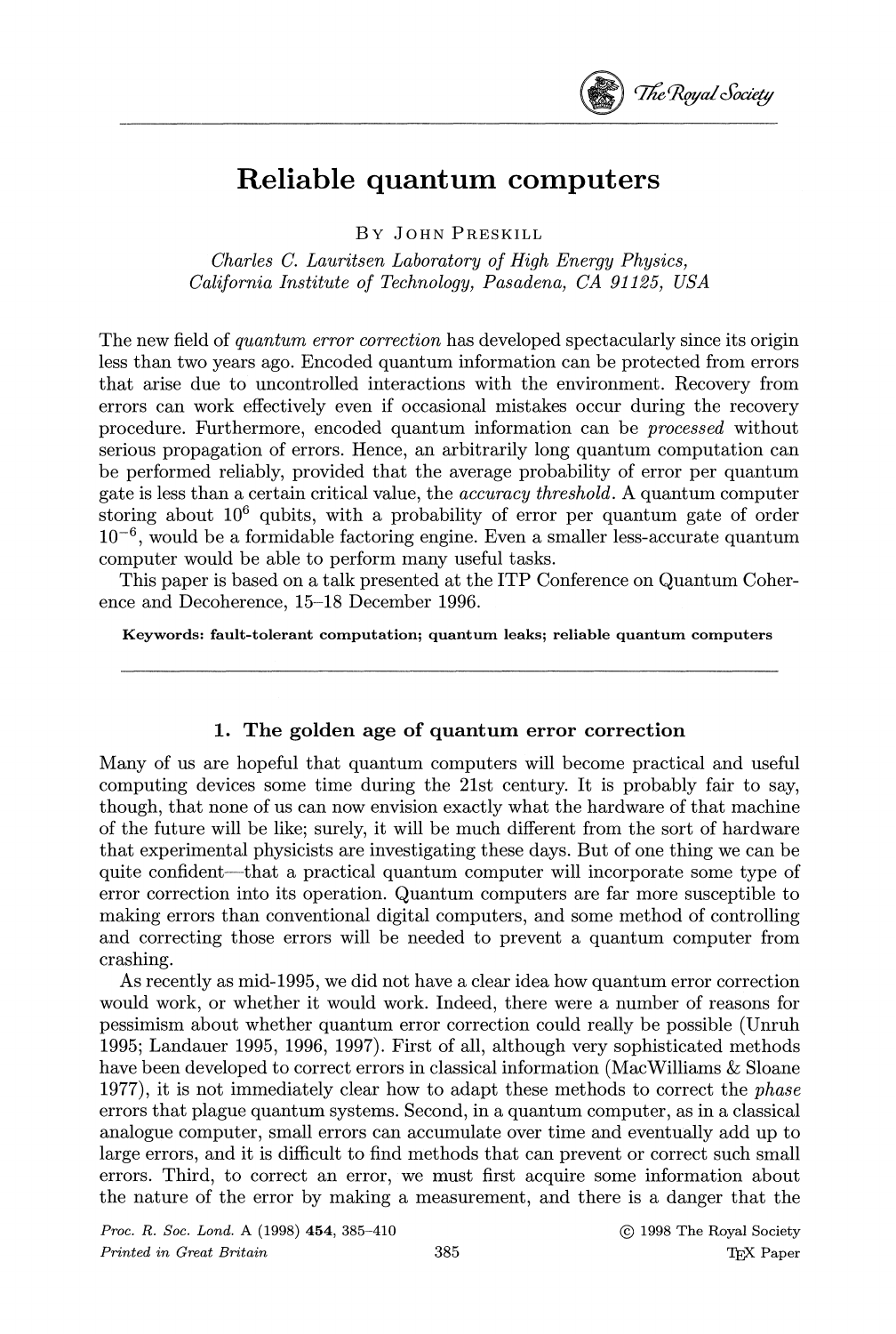## **386 J. Preskill**

**measurement will destroy the delicate quantum information that is encoded in the device. Finally, to protect against errors we must encode information in a redundant manner. But a famous theorem (Wootters & Zurek 1982; Dieks 1982) says that quantum information cannot be copied, so it is not obvious how to store information with the required redundancy.** 

**But by now all of these apparent obstacles have been overcome-we now know that quantum error correction really is possible. The key conceptual point we have grasped is that we can fight entanglement with entanglement. Entanglement can be our enemy, since entanglement of our device with the environment can conceal quantum information from us, and so cause errors. But entanglement can also be our friend-we can encode the information that we want to protect in entanglement, that is, in correlations involving a large number of qubits. This information, then, cannot be accessed if we measure just a few qubits. By the same token, though, the information cannot be damaged if the environment interacts with just a few qubits. Furthermore, we have learned that, although the quantum computer is in a sense an analogue device, we can digitalize the errors that it makes. We deal with small errors by making appropriate measurements that project the state of our quantum computer onto either a state where no error has occurred, or a state with a large error, which can then be corrected with familiar methods. And we have seen that it is possible to measure the errors without measuring the data-we can acquire information about the precise nature of the error without acquiring any information about the quantum information encoded in our device (which would result in decoherence and failure of our computation). The central idea of quantum error correction is this: a**  small subspace of the Hilbert space of our device is designated as the *code subspace*. **This space is carefully chosen so that all of the errors that we want to correct move the code space to mutually orthogonal error subspaces. We can make a measurement after our system has interacted with the environment that tells us in which of these mutually orthogonal subspaces the system resides, and hence infer exactly what type of error occurred. The error can then be repaired by applying an appropriate unitary transformation.** 

**If we were pessimistic in 1995, there was good reason for optimism by late 1996. This past year has been a landmark year for quantum information; it is the year that we have learned how to resist and reverse the effects of decoherence. This discovery has important consequences for quantum computation, but it will also have broader ramifications. Some of the milestones that have been reached this year are as follows. That quantum error correcting codes exist was first pointed out by Shor (1995) and Steane (1996a) in the autumn of 1995. By early 1996, Steane (1996b) and Calderbank & Shor (1996) had shown that good codes exist, that is, codes that are capable of correcting many errors. We learned from the work on random codes by Lloyd (1997) and by Bennett et al. (1996) that if we want to store quantum information for a while, then we can find a code that will enable us to recover the stored information**  with high fidelity if the probability of error per qubit is less than about 19%.

**But that 19% estimate of the allowable error rate is quite misleading, because it applies only under a very unrealistic assumption-that we can encode the information and perform the recovery flawlessly, without making any mistakes. In fact, encoding and recovery are themselves complex quantum computations, and errors**  will inevitably occur while we carry out these operations. Thus, we need to find meth**ods for recovering from errors that are sufficiently robust that we can still recover the quantum information with high accuracy, even when we make some errors during the**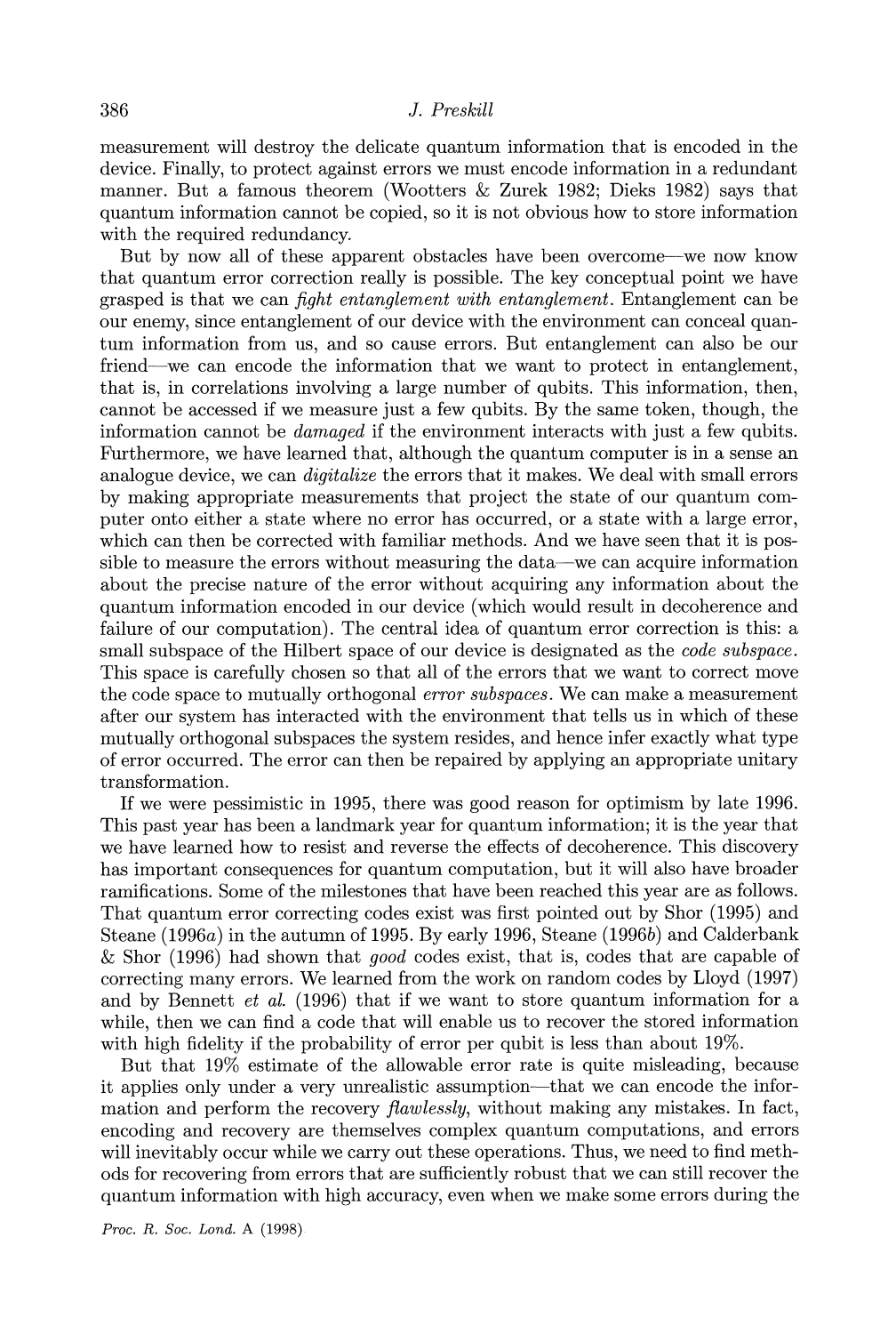**recovery step. This is the problem of fault-tolerant recovery, and Shor (1996) showed in a pioneering paper, written in May of that year, that fault-tolerant recovery is possible if the error rate is not too hight. Of course, we want more than just to store quantum information; we want to be able to process the information and build up an interesting quantum computation. So we must show that it is possible to devise quantum gates that work efficiently on information that has been carefully encoded so as to be protected from errors. And in the same paper last May, Shor showed that fault-tolerant computation is indeed possible.** 

**In August, Knill & Laflamme (1996) showed that there is an accuracy threshold for storage of quantum information; that is, if the error rate is below a certain critical value, then it is possible to store an unknown quantum state with high fidelity for an indefinitely long time. In the Caltech group (Gottesman et al. 1998), we quickly recognized that it is possible to combine the ideas of Shor with those of Knill & Laflamme (1996) to show that there is also an accuracy threshold for computation; if the error rate is below a critical value, then it is possible to do an arbitrarily long quantum computation with a negligible probability of error. Similar conclusions were reported by Knill et al. (1996, 1997), Aharonov & Ben-Or (1996) and Kitaev (1996b).** 

**Hence we are now in a position to sharpen the challenge to designers and builders of the quantum computers of the future. We can say just how well the hardware of that machine will have to work if it is to be used to perform interesting computations, where we might define interesting as competitive with what the best digital computers can do today. But first let us review the basic elements of fault-tolerant quantum computation.** 

#### **2. The laws of fault-tolerant computation**

**To perform fault-tolerant computation, we must: (1) ensure that recovery from errors is performed reliably; (2) be able to implement gates that can process encoded information; and (3) control propagation of errors. When we apply a gate to, say, a pair of qubits, and one of the qubits has an error, then the error will tend to spread to the other qubit. We need to be careful to contain the infection. The procedures that must be followed to implement fault-tolerant computation can be codified in what I will call 'the laws of fault-tolerant computation'. These can be distilled from Shor's pioneering paper (Shor 1996).** 

**The first law is: (1) do not use the same bit twicet. A bad network of XOR gates that breaks this commandment is shown in figure 2 (using the notation of figure 1). The bit that I have called the ancilla is the target of several successive gates. If there is a single error in this ancilla bit, this network may propagate that error to the several other bits that are the sources of the XOR gates; hence the infection spreads virulently. A peculiarly quantum-mechanical feature is that, while even a classical XOR gate will propagate bit flip errors from the source to the target, for quantum gates we must also worry about phase errors, and the phase errors propagate in the opposite direction, from the target to the source. So in quantum computation we need to be especially careful about propagation of errors. To follow this law, we may redesign the network as shown, expanding the ancilla to several bits so that no single bit is acted on more than once.** 

**\$ A less snappy but more judicious version of this law would be: avoid using the same qubit too many times.** 

**t Methods for fault-tolerant recovery were also developed independently by Kitaev (1996a).**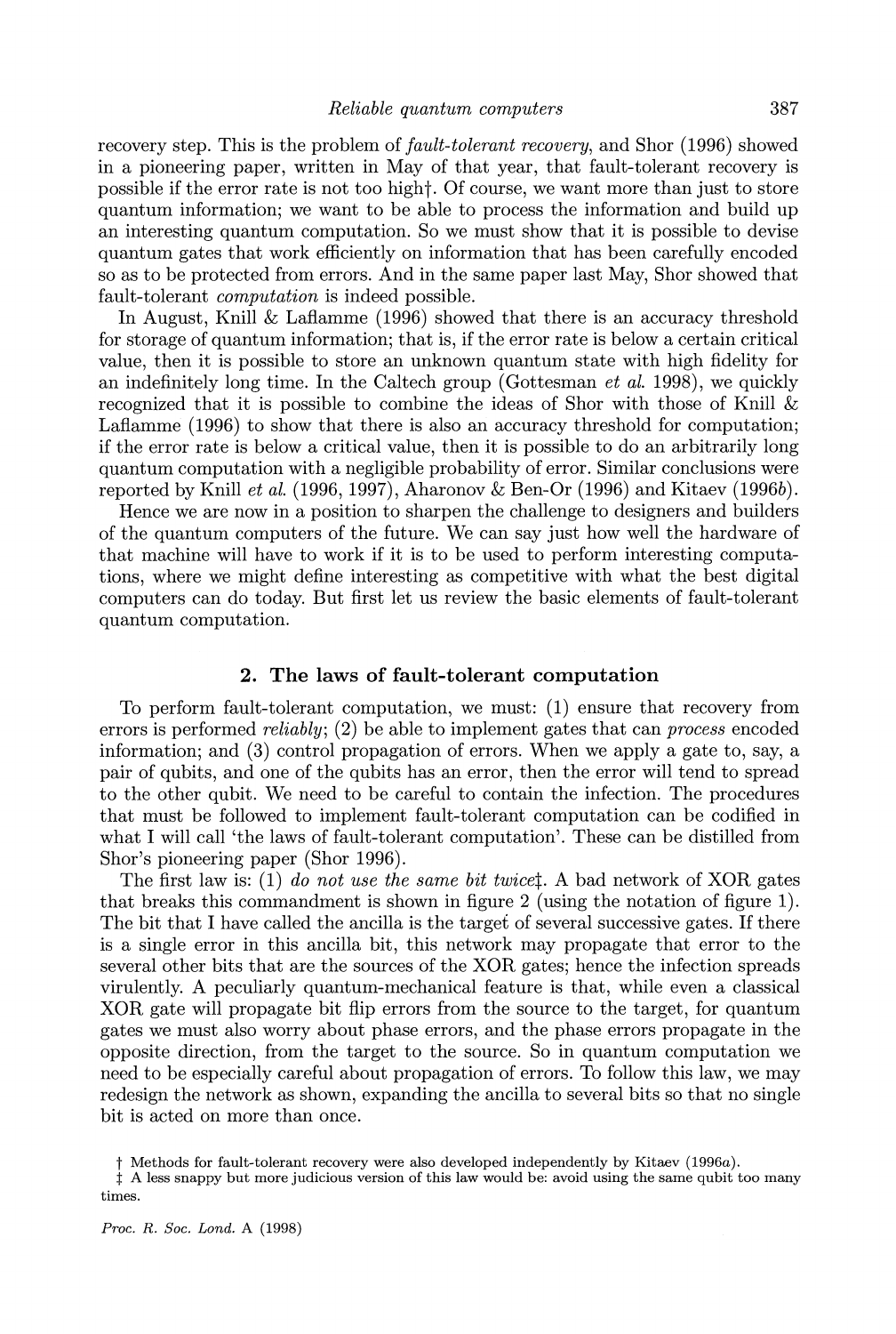**388 J. Preskill** 



**Figure 1. Diagrammatic notation for the NOT gate, the XOR (controlled-NOT) gate, and the Toffoli (controlled-controlled-NOT) gate.** 



**Figure 2. The first law. A bad circuit that uses the same ancilla bit several times, and a good circuit that uses each ancilla bit only once.** 



**Figure 3. The second law. The ancilla must be prepared properly, so that the fault-tolerant syndrome measurement diagnoses the errors without spoiling the coherence of the data.** 

**The second law concerns how recovery from errors must be effected. To recover, we copy some information from the data to an ancilla and then measure the ancilla to find an error syndrome that tells us what recovery operation is required. The second law says that we should: (2) copy the errors, not the data. If some of the encoded information is copied to the ancilla, the resulting entanglement of the data register and ancilla will cause decoherence and hence errors. To avoid this, we must prepare a special state of the ancilla before we copy any information, chosen so that by measuring the ancilla we acquire only information about the errors that have occurred, and learn nothing about the encoded data. (See figure 3.)** 

**The third and fourth laws say that whenever we do anything, we should check (if possible) to make sure it has been done correctly. Often we will need to prepare a block that encodes a known quantum state, such as an encoded 0. The third law says that it pays to: (3) verify when you encode a known quantum state. During the encoding procedure we are quite vulnerable to errors-the power of the code to protect against errors is not yet in place, and a single error may propagate catastrophically. Therefore, we should carry out a measurement that checks that the encoding has been done correctly. Of course, the verification itself may be erroneous, so we must repeat the verification a few times before we have sufficient confidence that the encoding was correct.** 

**That verification must be repeated is actually a special case of the fourth law,**  which says to: (4) repeat operations. An important application of this law is to the **measurement of the syndrome that precedes recovery. An error during syndrome measurement can both damage the data and result in an erroneous syndrome. If we mistakenly accept the measured syndrome and act accordingly, we will cause**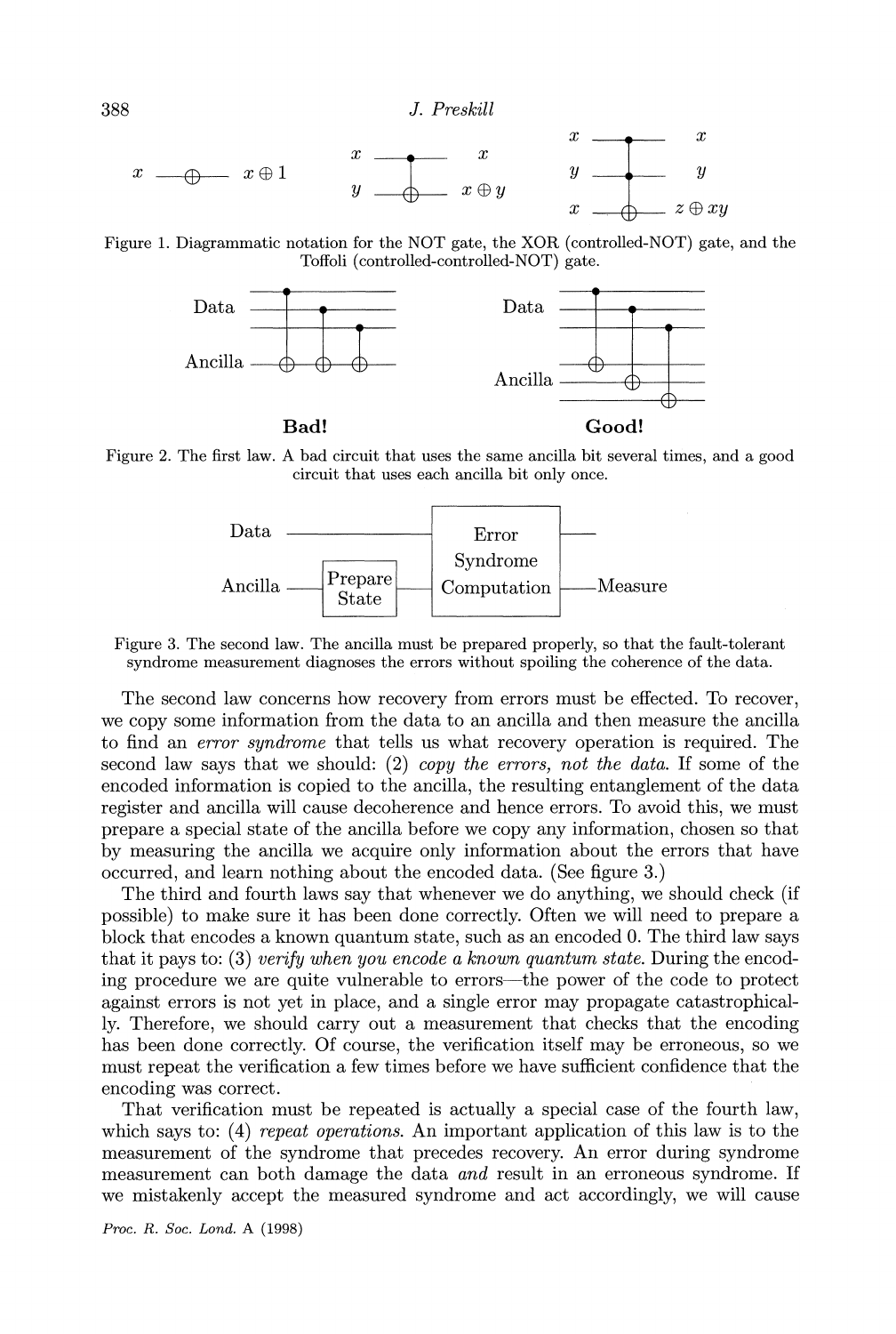

**Figure 4. The third law. The encoder constructs**  $|0\rangle_{code}$ **, and then a non-destructive measurement is performed (at least twice) to verify that the encoding was successful.** 



**Figure 5. The fourth law. Operations such as syndrome measurement must be repeated to ensure accuracy.** 



**Figure 6. The fifth law. Transversal (bitwise) implementation of a fault-tolerant XOR gate.** 

**further damage instead of correcting the error. Therefore, it is important to be highly confident that the syndrome measurement is correct before we perform the recovery. To achieve sufficient confidence, we must repeat the syndrome measurement several times, in accord with the fourth law.** 

**The fifth law is perhaps the most important and also the hardest to obey: (5) use the right code. The code that we use for computation should have special properties so that we can apply quantum gates to the encoded information that operate efficiently and that adhere to the first four laws. For example, a good code for computation might be such that an XOR gate acting on encoded qubits is implemented as in figure 6-with a single XOR gate applied to each bit in both the source block and the target block. Then the gate acting on the encoded qubits obeys the first law and**  is fault-tolerant<sup>†</sup>.

# **3. Example: Steane's 7-qubit code**

**To see how quantum error correction is possible, it is very instructive to study a particular code. A simple and important example of a quantum error-correcting code is the 7-qubit code devised by Steane (1996a, b). This code enables us to store** 

**t When I gave the talk in December, it was not known how to implement fault-tolerant gates for most quantum codes. Since then Gottesman (1997a) has shown that fault-tolerant computation is possible for all the 'stabilizer codes'. Still, the fifth law is a good law; any code will do, but for some codes the fault-tolerant gates are less complicated.**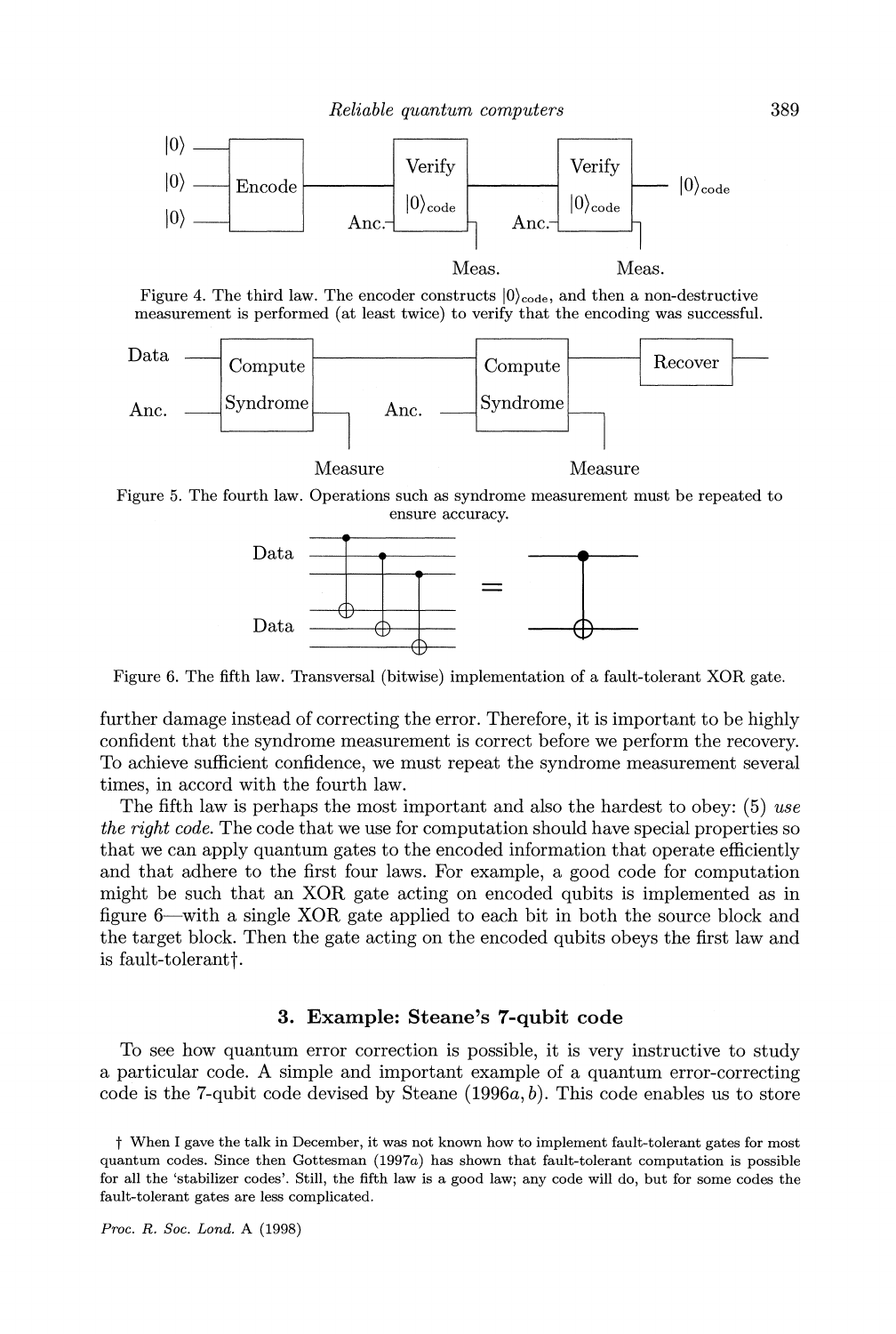**one qubit of quantum information (an arbitrary state in a two-dimensional Hilbert space) using altogether 7-qubits (by embedding the two-dimensional Hilbert space in a space of dimension 27). Steane's code is actually closely related to a familiar classical error-correcting code, the [7,4,3] Hamming code (MacWilliams & Sloane 1977). To understand why Steane's code works, it is important to first understand the classical Hamming code.** 

**The Hamming code uses a block of seven bits to encode four bits of classical**  information; that is, there are  $16 = 2<sup>4</sup>$  strings of length seven that are the valid **codewords. The codewords can be characterized by a parity check matrix** 

$$
H = \left(\begin{array}{cccccc} 0 & 0 & 0 & 1 & 1 & 1 & 1 \\ 0 & 1 & 1 & 0 & 0 & 1 & 1 \\ 1 & 0 & 1 & 0 & 1 & 0 & 1 \end{array}\right). \tag{3.1}
$$

Each valid codeword is a 7-bit string  $v_{\text{code}}$  that satisfies

$$
\sum_{k} H_{jk}(v_{\text{code}})_k = 0 \text{ (mod 2)};
$$
\n(3.2)

that is, the matrix H annihilates each codeword in mod 2 arithmetic. Since  $Z_2$ **{0, 1} is a (finite) field, familiar results of linear algebra apply here. H has three linearly independent rows and its kernel is spanned by four linearly independent column vectors. The 16 valid codewords are obtained by taking all possible linear combinations of these four strings, with coefficients chosen from {0, 1}.** 

Now suppose that  $v_{\text{code}}$  is an (unknown) valid codeword, and that a single **(unknown) error occurs: one of the seven bits flips. We are assigned the task of determining which bit flipped, so that the error can be corrected. This trick can be**  performed by applying the parity check matrix to the string. Let  $e_i$  denote the string with a one in the *i*th place, and zeros elsewhere. Then when the *i*th bit flips,  $v_{code}$ becomes  $v_{\text{code}} + e_i$ . If we apply H to this string we obtain

$$
H(v_{\text{code}} + e_i) = He_i,\tag{3.3}
$$

(because H annihilates  $v_{\text{code}}$ ), which is just the *i*th column of the matrix H. Since all of the columns of  $H$  are distinct, we can infer  $i$ ; we have learned where the **error occurred, and we can correct the error by flipping the ith bit back. Thus, we can recover the encoded data unambiguously if only one bit flips; but if two or more different bits flip, the encoded data will be damaged. It is noteworthy that**  the quantity  $He_i$  reveals the location of the error without telling us anything about **Vcode; that is, without revealing the encoded information.** 

**Steane's code generalizes this sort of classical error-correcting code to a quantum error-correcting code. The code uses a seven-qubit 'block' to encode one qubit of quantum information, that is, we can encode an arbitrary state in a two-dimensional Hilbert space spanned by two states: the 'logical zero'**  $|0\rangle$ <sub>code</sub> and the 'logical one'  $|1\rangle_{code}$ . The code is designed to enable us to recover from an arbitrary error occurring **in any of the seven qubits in the block.** 

**What do we mean by an arbitrary error? The qubit in question might undergo a**  random *unitary* transformation, or it might *decohere* by becoming entangled with **states of the environment. Suppose that, if no error occurs, the qubit ought be in the**  state  $a|0\rangle + b|1\rangle$ . (Of course, this particular qubit might be entangled with others, so **the coefficients a and b need not be complex numbers; they can be states that are**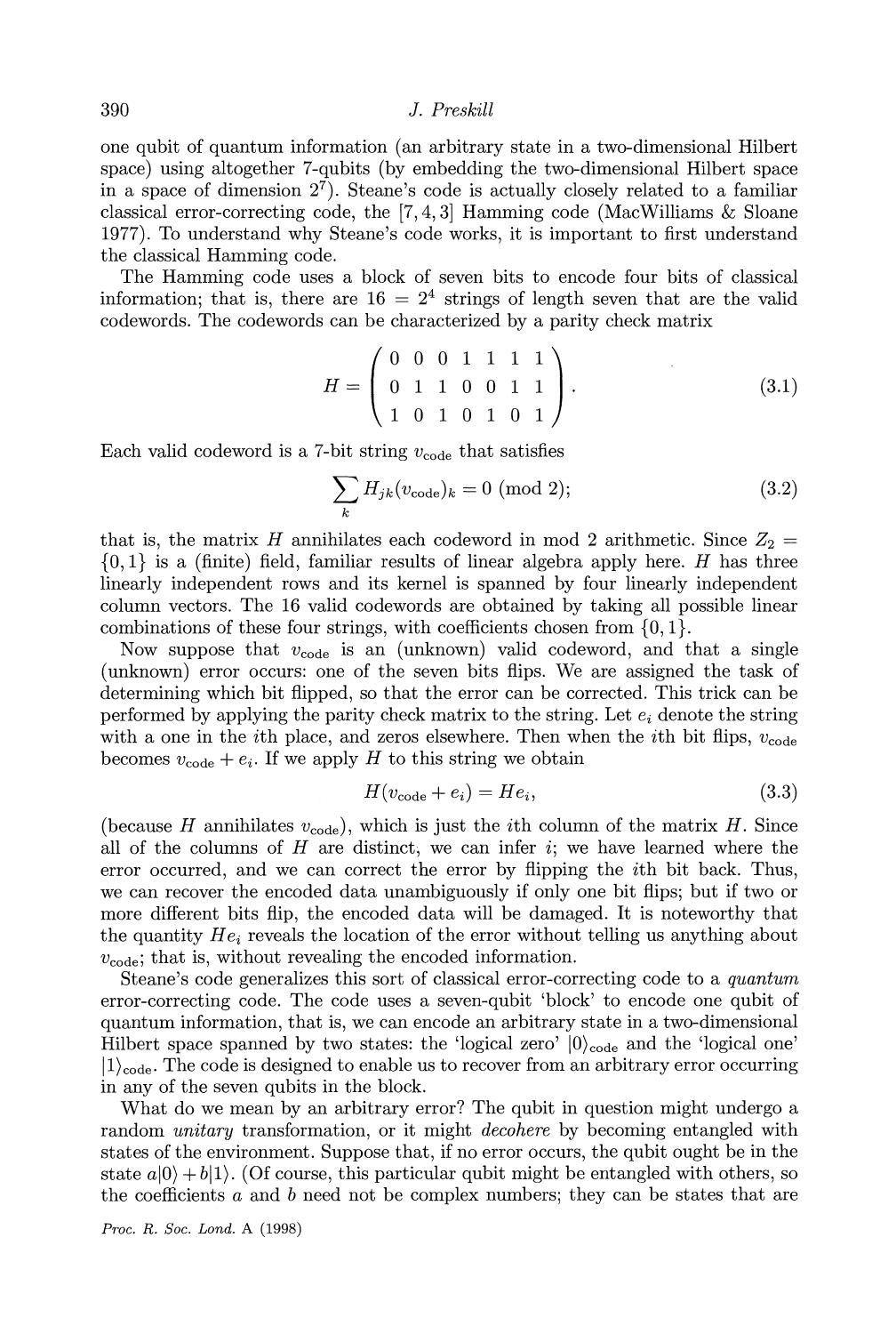orthogonal to both  $|0\rangle$  and  $|1\rangle$ , which we assume are unaffected by the error.) Now **if the qubit is afflicted by an arbitrary error, the resulting state can be expanded in the form:** 

$$
a|0\rangle + b|1\rangle \longrightarrow (a|0\rangle + b|1\rangle) \otimes |A_{\text{no error}}\rangle_{\text{env}}
$$
  
+ 
$$
(a|1\rangle + b|0\rangle) \otimes |A_{\text{bit-flip}}\rangle_{\text{env}}
$$
  
+ 
$$
(a|0\rangle - b|1\rangle) \otimes |A_{\text{phase-flip}}\rangle_{\text{env}}
$$
  
+ 
$$
(a|1\rangle - b|0\rangle) \otimes |A_{\text{both errors}}\rangle_{\text{env}},
$$
(3.4)

where each  $|A\rangle_{\text{env}}$  denotes a state of the environment. We are making no particular assumption about the orthogonality or normalization of the  $|A\rangle_{\text{env}}$  states, so equa**tion (3.4) entails no loss of generality. We conclude that the evolution of the qubit can be expressed as a linear combination of four possibilities: (1) no error occurs; (2)**  the bit flip  $|0\rangle \leftrightarrow |1\rangle$  occurs; (3) the relative phase of  $|0\rangle$  and  $|1\rangle$  flips; (4) both a bit **flip and a phase flip occur.** 

Now it is clear how a quantum error-correcting code should work (Steane 1996b: **Knill & Laflamme 1997). By making a suitable measurement, we wish to diagnose**  which of these four possibilities actually occurred. Of course, in general, the state **of the qubit will be a linear combination of these four states, but the measurement should project the state onto the basis used in equation (3.4). We can then proceed to correct the error by applying one of the four unitary transformations:** 

(1) 1, (2) 
$$
X \equiv \begin{pmatrix} 0 & 1 \\ 1 & 0 \end{pmatrix}
$$
, (3)  $Z \equiv \begin{pmatrix} 1 & 0 \\ 0 & -1 \end{pmatrix}$ , (4)  $X \cdot Z$ , (3.5)

**(and the measurement outcome will tell us which one to apply). By applying this transformation, we restore the qubit to its intended value, and completely disentangle the quantum state of the qubit from the state of the environment. It is essential, though, that in diagnosing the error, we learn nothing about the encoded quantum information, for to find out anything about the coefficients a and b in equation (3.4) would necessarily destroy the coherence of the qubit.** 

**If we use Steane's code, a measurement meeting these criteria is possible. The logical zero is the equally weighted superposition of all of the even weight codewords of the Hamming code (those with an even number of ones),** 

$$
|0\rangle_{\text{code}} = \frac{1}{\sqrt{8}} \bigg( \sum_{\substack{\text{even } v \\ \text{eflanning}}} |v\rangle \bigg) = \frac{1}{\sqrt{8}} (|0000000\rangle + |0001111\rangle + |0110011\rangle + |0111100\rangle)
$$

 $+|1010101\rangle + |1011010\rangle + |1100110\rangle + |1101001\rangle), (3.6)$ 

**and the logical one is the equally weighted superposition of all of the odd weight codewords of the Hamming code (those with an odd number of ones),** 

$$
|1\rangle_{\text{code}} = \frac{1}{\sqrt{8}} \left( \sum_{\substack{\text{odd } v \\ \text{ffanning}}} |v\rangle \right) = \frac{1}{\sqrt{8}} (|1111111\rangle + |1110000\rangle + |1001100\rangle + |1000011\rangle + |001010\rangle + |1000011\rangle + |0101010\rangle + |0010110\rangle).
$$
 (3.7)

**t Though, of course, the combined evolution of qubit plus environment is required to be unitary.**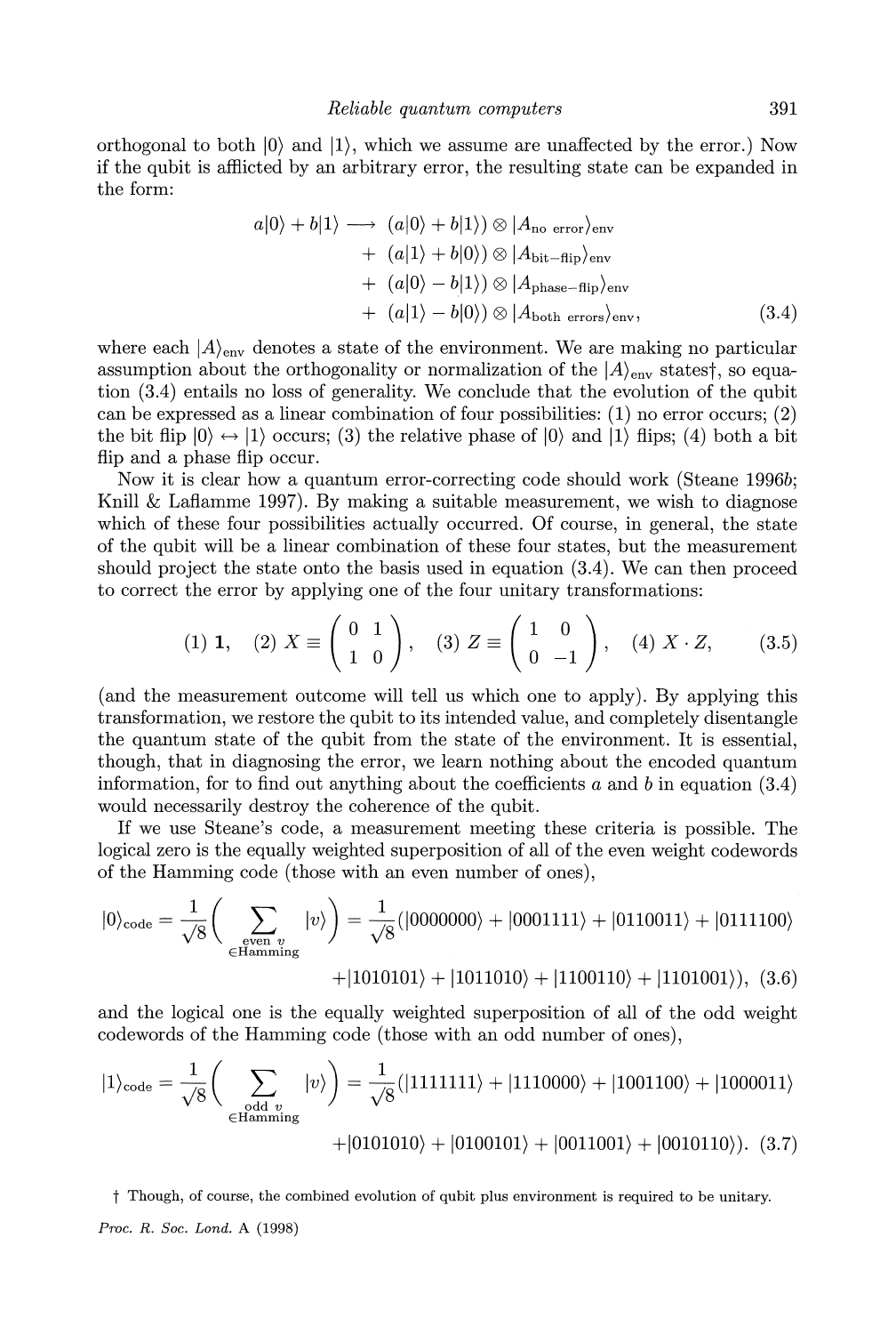

**Figure 7. Computation of the bit-flip syndrome for Steane's seven-qubit code. Repeating the computation in the rotated basis diagnoses the phase-flip errors. To make the procedure fault tolerant, each ancilla qubit must be replaced by four qubits in a suitable state.** 

**Since all of the states appearing in equations (3.6) and (3.7) are Hamming codewords, it is easy to detect a single bit flip in the block by doing a simple quantum computation, as illustrated in figure 7. We augment the block of seven qubits with three ancilla bits:, and perform the unitary operation:** 

$$
|v\rangle \otimes |0\rangle_{\text{anc}} \longrightarrow |v\rangle \otimes |Hv\rangle_{\text{anc}},\tag{3.8}
$$

where H is the Hamming parity check matrix, and  $|\cdot\rangle$ <sub>anc</sub> denotes the state of the **three ancilla bits. If we assume that only a single one of the seven qubits in the block is in error, measuring the ancilla projects that qubit onto either a state with a bit flip or a state with no flip (rather than any non-trivial superposition of the two). If the bit does flip, the measurement outcome diagnoses which bit was affected, without revealing anything about the quantum information encoded in the block.** 

**But to perform quantum error correction, we will need to diagnose phase errors as well as bit-flip errors. To accomplish this, we observe (following Steane 1996a, b) that we can change the basis for each qubit by applying the Hadamard rotation** 

$$
R = \frac{1}{\sqrt{2}} \begin{pmatrix} 1 & 1 \\ 1 & -1 \end{pmatrix}.
$$
 (3.9)

**Then phase errors in the 10), 11) basis become bit-flip errors in the rotated basis** 

$$
|\tilde{0}\rangle \equiv \frac{1}{\sqrt{2}}(|0\rangle + |1\rangle), \quad |\tilde{1}\rangle \equiv \frac{1}{\sqrt{2}}(|0\rangle - |1\rangle). \tag{3.10}
$$

**It will therefore be sufficient if our code is able to diagnose bit-flip errors in this rotated basis. But if we apply the Hadamard rotation to each of the seven qubits, then Steane's logical zero and logical one become, in the rotated basis,** 

$$
|\tilde{0}\rangle_{\text{code}} = \frac{1}{4} \bigg( \sum_{\substack{v \in \text{Hamming} \\ \text{Hamming}}} |v\rangle \bigg) = \frac{1}{\sqrt{2}} (|0\rangle_{\text{code}} + |1\rangle_{\text{code}}),
$$

$$
|\tilde{1}\rangle_{\text{code}} = \frac{1}{4} \bigg( \sum_{\substack{v \in \text{Hamming} \\ \text{Hamming}}} (-1)^{wt(v)} |v\rangle \bigg) = \frac{1}{\sqrt{2}} (|0\rangle_{\text{code}} - |1\rangle_{\text{code}}), \tag{3.11}
$$

**k To make the procedure fault-tolerant, we will need to increase the number of ancilla bits as discussed**  in §4.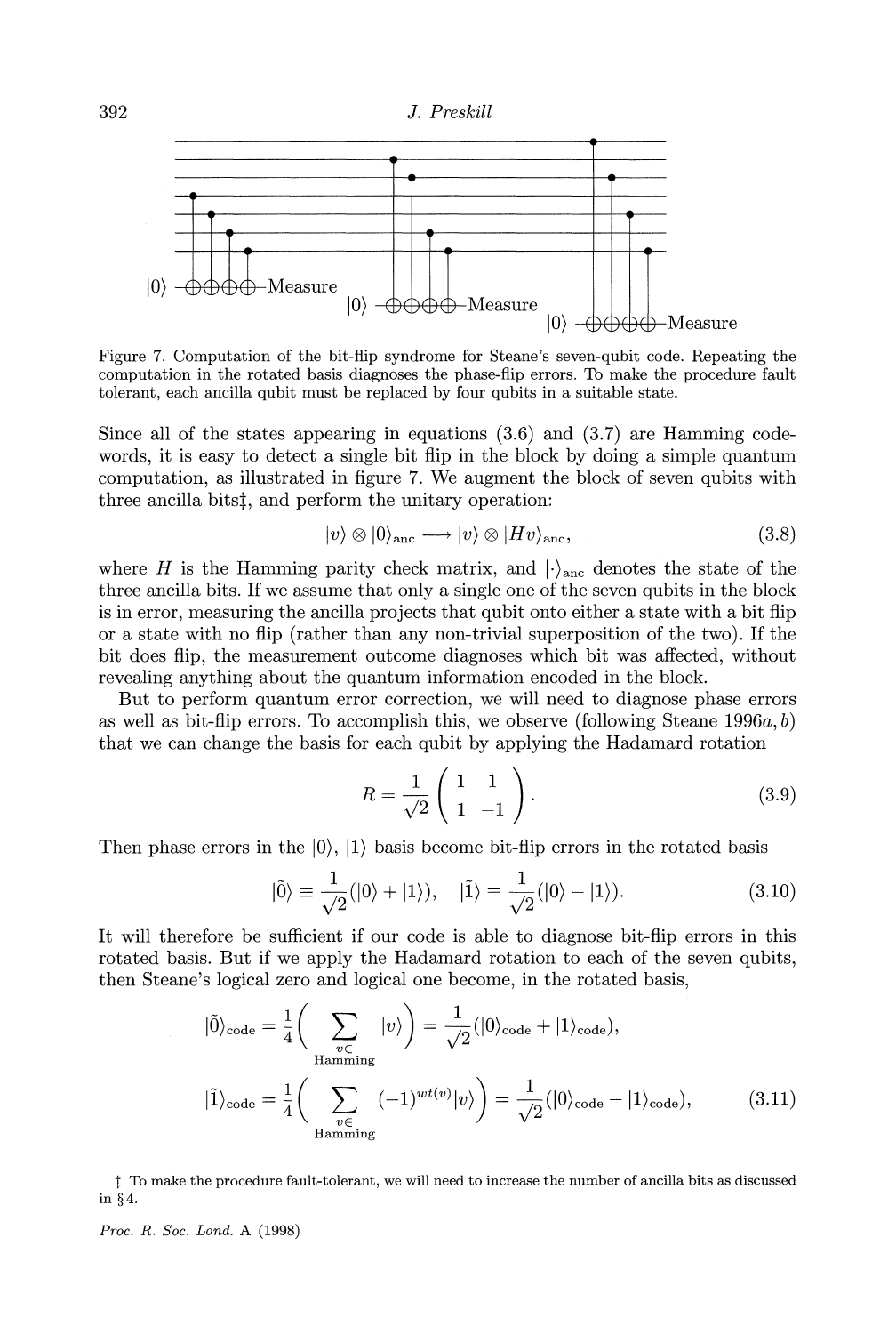(where  $wt(v)$  denotes the weight of v). The key point is that  $\vert \tilde{0} \rangle_{code}$  and  $\vert \tilde{1} \rangle_{code}$ , like  $|0\rangle_{code}$  and  $|1\rangle_{code}$ , are superpositions of Hamming codewords. Hence, in the rotated **basis, as in the original basis, we can perform the Hamming parity check to diagnose bit flips, which are phase flips in the original basis. Assuming that only one qubit is in error, performing the parity check in both bases completely diagnoses the error, and enables us to correct it.** 

**In the above description of the error correction scheme, I assumed that the error affected only one of the qubits in the block. Clearly, this assumption as stated is not realistic; all of the qubits will typically become entangled with the environment to some degree. However, as we have seen, the procedure for determining the error syndrome will typically project each qubit onto a state in which no error has occurred.**  For each qubit, there is a non-zero probability of an error, assumed small, which we'll call  $\epsilon$ . Now we will make a very important assumption—that the errors acting on **different qubits in the same block are completely uncorrelated with one another.**  Under this assumption, the probability of two errors is of order  $\epsilon^2$ , and so is much smaller than the probability of a single error if  $\epsilon$  is small enough. So, to order  $\epsilon$ **accuracy, we can safely confine our attention to the case where at most one qubit per block is in error.** 

**But in the (unlikely) event of two errors occurring in the same block of the code, our recovery procedure will typically fail. If two bits flip in the same block, then the Hamming parity check will misdiagnose the error. Recovery will restore the quantum state to the code subspace, but the encoded information in the block will undergo the bit flip** 

$$
|0\rangle_{\text{code}} \to |1\rangle_{\text{code}}, \quad |1\rangle_{\text{code}} \to |0\rangle_{\text{code}}.
$$
 (3.12)

**Similarly, if there are two phase errors in the same block, these are two bit flip errors in the rotated basis, so that after recovery the block will have undergone a bit flip in the rotated basis, or in the original basis the phase flip** 

$$
|0\rangle_{\text{code}} \to |0\rangle_{\text{code}}, \quad |1\rangle_{\text{code}} \to -|1\rangle_{\text{code}}.\tag{3.13}
$$

**(If one qubit in the block has a phase error, and another one has a bit flip error, then recovery will be successful.)** 

**Thus we have seen that Steane's code can enhance the reliability of stored quantum**  information. Suppose that we want to store one qubit in an unknown pure state  $|\psi\rangle$ . Due to imperfections in our storage device, the state,  $\rho_{\text{out}}$ , that we recover will have **suffered a loss of fidelity:** 

$$
F \equiv \langle \psi | \rho_{\text{out}} | \psi \rangle = 1 - \epsilon. \tag{3.14}
$$

**But if we store the qubit using Steane's seven-qubit block code, if each of the seven**  qubits is maintained with fidelity  $F = 1 - \epsilon$ , if the errors on the qubits are uncorre**lated, and if we can perform error recovery, encoding, and decoding flawlessly (more on this below), then the encoded information can be maintained with an improved**  fidelity  $F = 1 - O(\epsilon^2)$ .

**A qubit in an unknown state can be encoded using the circuit shown in figure 8. It is easiest to understand how the encoder works by using an alternative expression for the Hamming parity check matrix,** 

$$
H = \left(\begin{array}{cccccc} 1 & 0 & 0 & 1 & 0 & 1 & 1 \\ 0 & 1 & 0 & 1 & 1 & 0 & 1 \\ 0 & 0 & 1 & 1 & 1 & 1 & 0 \end{array}\right). \tag{3.15}
$$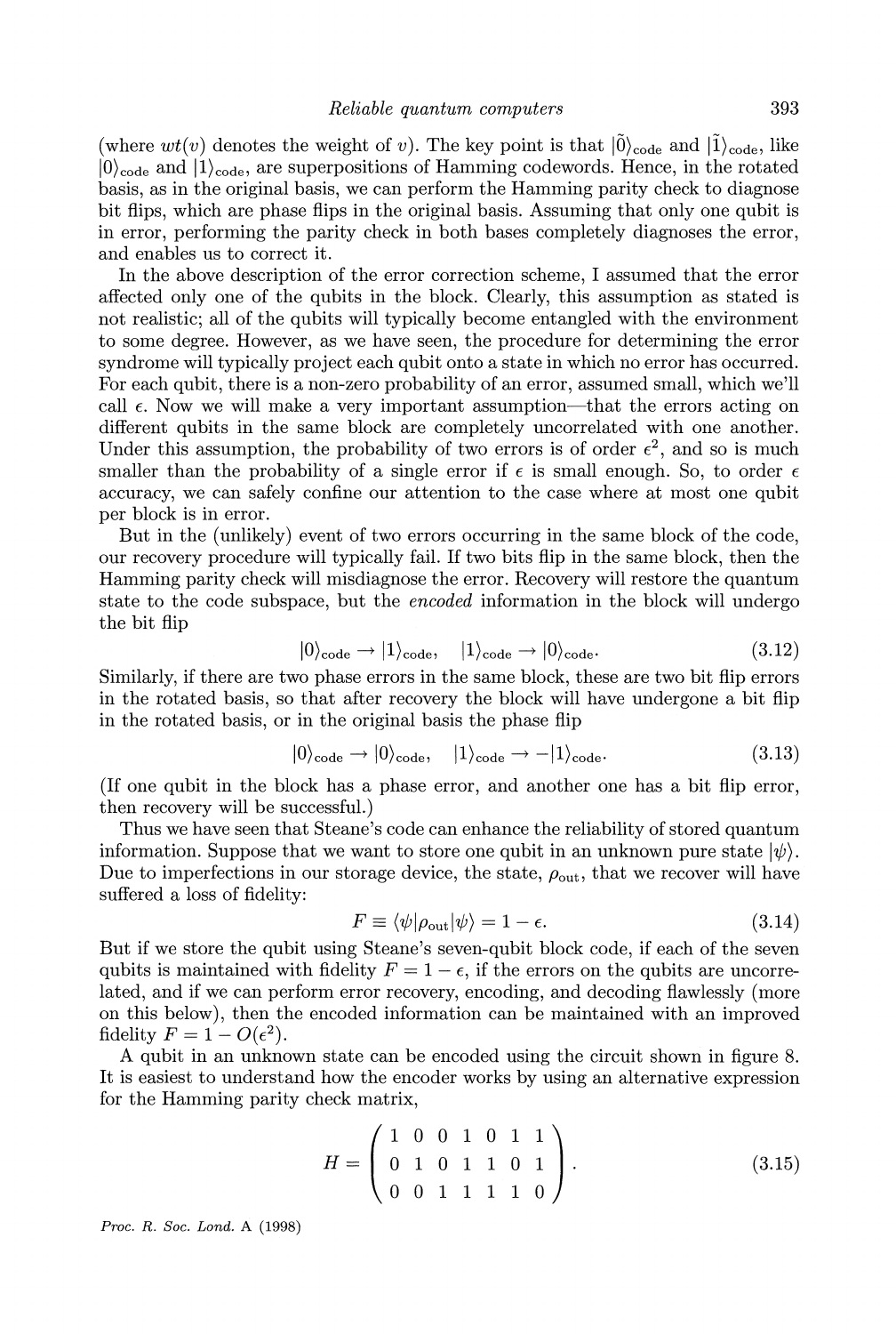

**Figure 8. An encoding circuit for Steane's seven-qubit code.** 



**Figure 9. Destructive and non-destructive measurement of the logical qubit.** 

**(This form of H is obtained from the form in equation (3.1) by permuting the columns, which is just a relabelling of the bits in the block.) The even subcode of**  the Hamming code is actually the space spanned by the rows of  $H$ ; so we see that **(in this representation of H) the first three bits of the string completely characterize the data represented in the subcode. The remaining four bits are the parity bits that provide the redundancy needed to protect against errors. When encoding the**  unknown state  $a|0\rangle + b|1\rangle$ , the encoder first uses two XORs to prepare the state  $a|0000000\rangle + b|0000111\rangle$ , a superposition of even and odd Hamming codewords. The rest of the circuit adds  $|0\rangle_{code}$  to this state: the Hadamard  $(R)$  rotations prepare an **equally weighted superposition of all eight possible values for the first three bits in the block, and the remaining XOR gates switch on the parity bits dictated by H.** 

**We will also want to be able to measure the encoded qubit, say by projecting**  onto the orthogonal basis  $\{0\}_{\text{code}}|1\rangle_{\text{code}}$ . If we do not mind destroying the encoded **block when we make the measurement, then it is sufficient to measure each of the**  seven qubits in the block by projecting onto the basis  $\{|0\rangle, |1\rangle\}$ ; we then perform **classical error correction on the measurement outcomes to obtain a Hamming codeword. The parity of that codeword is the value of the logical qubit. (The classical error correction step provides protection against measurement errors. For example, if**  the block is in the state  $|0\rangle_{code}$ , then two independent errors would have to occur in **the measurement of the elementary qubits for the measurement of the logical qubit**  to vield the incorrect value  $|1\rangle_{code}$ .

**In applications to quantum computation, we will need to perform a measurement**  that projects onto  $\{0\}_{\text{code}}\}\$  without destroying the block. This task is accom**plished by copying the parity of the block onto an ancilla qubit, and then measuring the ancilla. A circuit that performs a non-destructive measurement of the code block is shown in figure 9.**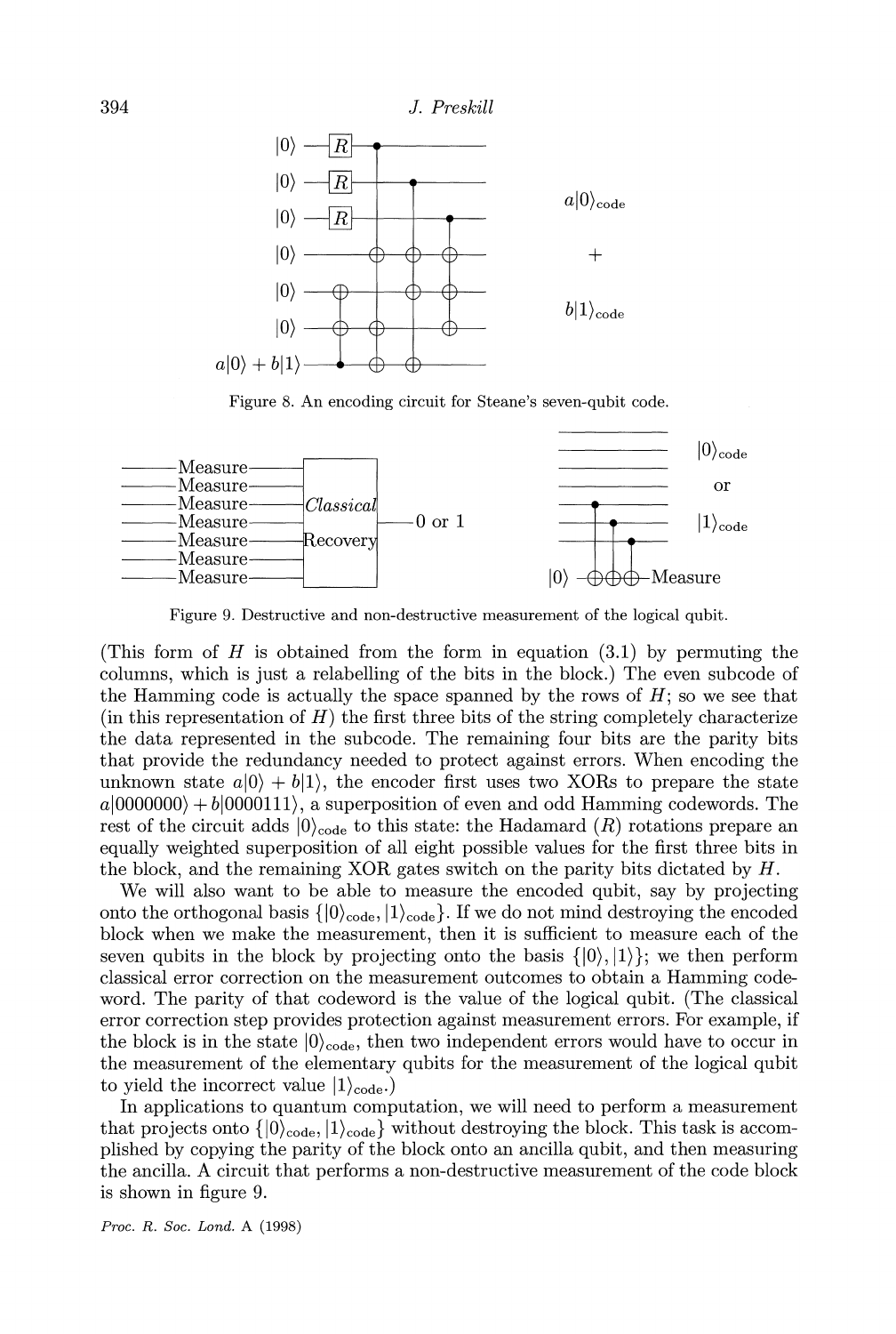

**Figure 10. A useful identity. The source and the target of an XOR gate are interchanged if we perform a change of basis with Hadamard rotations.** 

**Steane's seven-qubit code can recover from only a single error in the code block, but better codes can be constructed that can protect the information from up to t errors within a single block, so that the encoded information can be maintained**  with a fidelity  $F = 1 - O(\epsilon^{t+1})$  (Steane 1996b; Calderbank & Shor 1996; Gottesman **1996; Calderbank et al. 1996, 1997). The current status of quantum coding theory is reviewed by Shor in these proceedings (Shor, this volume).** 

### **4. Fault-tolerant recovery**

**But, of course, error recovery will never be flawless. Recovery is itself a quantum computation that will be prone to error. We must take care to design a recovery**  procedure for Steane's code that ensures that the probability of failure is of order  $\epsilon^2$ (or of order  $e^{t+1}$  for a code that corrects t errors). Most critically, we must control **propagation of error during the recovery procedure.** 

**The circuit shown in figure 7 is not fault tolerant; it violates the first law. The XOR gates can propagate a single phase error in one of the ancilla bits to two different qubits in the data block, resulting in a phase error in the block that can occur with**  probability of order  $\epsilon$ . To adhere to the first law, we must expand each ancilla bit **to four distinct bits, each of which is the target of just a single XOR gate. But now**  we must respect the second law: we must entangle the ancilla with the *errors* in the **data block, but not with the quantum information encoded there, for entanglement of the ancilla with the encoded data will destroy the coherence of the data.** 

**To meet this criterion, we prepare a Shor state of the ancilla before proceeding with the syndrome computation (Shor 1996). This is a state of four ancilla bits that is an equally weighted superposition of all even weight strings:** 

$$
|\text{Shor}\rangle_{\text{anc}} = \frac{1}{\sqrt{8}} \sum_{\text{even } v} |v\rangle_{\text{anc}}.\tag{4.1}
$$

**To compute each bit of the syndrome, we prepare a Shor state, perform four XOR gates (with appropriate qubits in the data block as the sources and the four bits of the Shor state as the targets), and then measure the ancilla state. The syndrome bit is inferred from the parity of the four measured ancilla bits. The Shor state has been chosen so that only this parity can be inferred from the state of the ancilla-no other information about the data block gets imprinted there.** 

**There are altogether six syndrome bits (three to diagnose bit-flip errors and three to diagnose phase-flip errors), so the syndrome measurement uses 24 ancilla bits prepared in six Shor states, and 24 XOR gates.** 

**(One way to obtain the phase-flip syndrome would be to first apply seven parallel R gates to the data block to rotate the basis, then to apply the XOR gates as in figure 7 (but with the ancilla expanded into a Shor state), and finally to apply seven R gates to rotate the data back. However, we can use the identity represented in**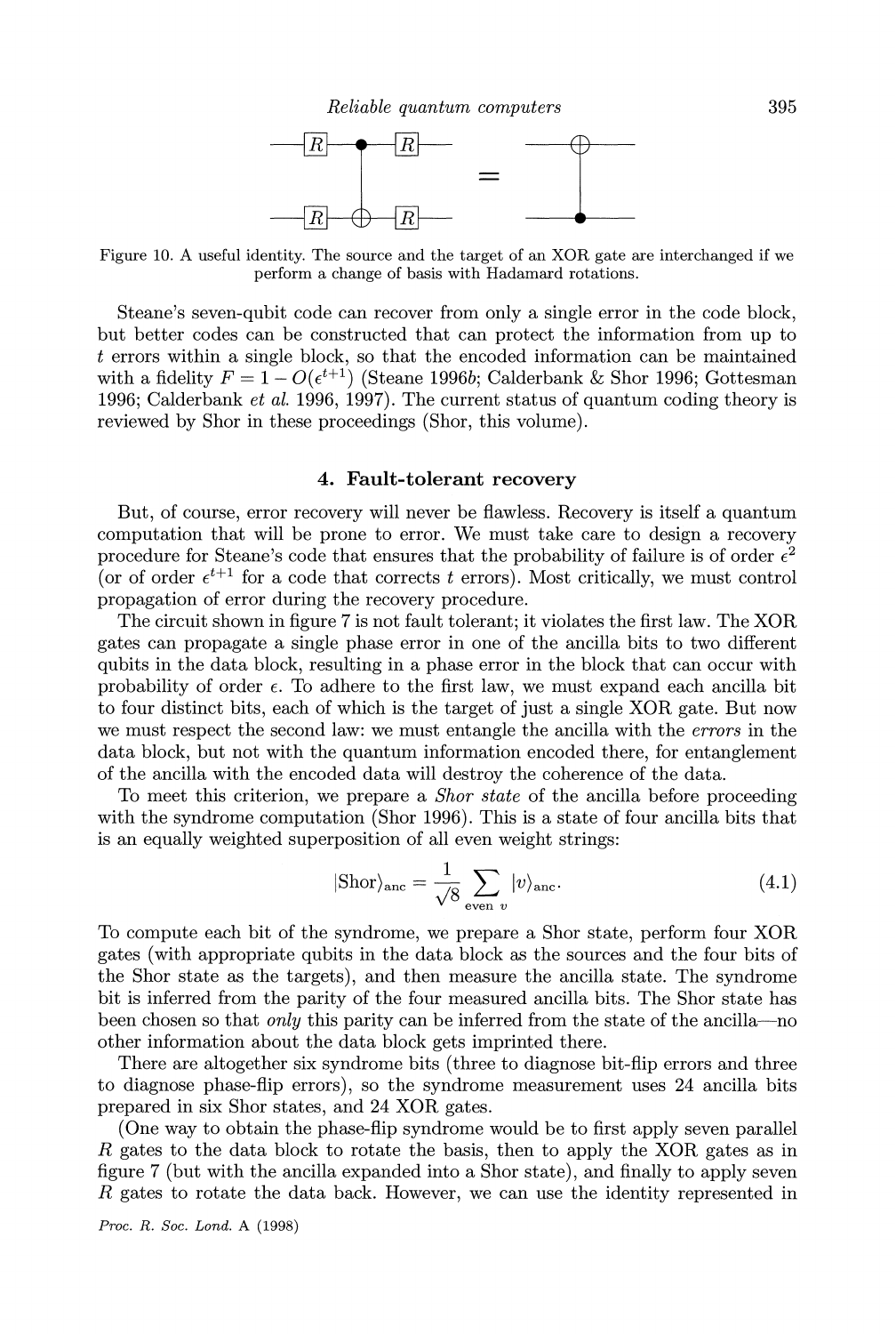

**Figure 11. Construction and verification of the Shor state. If the measurement outcome is one, then the state is discarded and a new Shor state is prepared.** 

**figure 10 to improve this procedure. By reversing the direction of the XOR gates (that is, by using the ancilla as the source and the data as the target), we can avoid applying the R gates to the data, and hence can reduce the likelihood of damaging the data with faulty gates (Zalka 1996; Steane 1997).)** 

**Due to error propagation, a single error that occurs during the preparation of the Shor state can result in two phase errors in the state, and these can both propagate to the data if the faulty ancilla is used for syndrome measurement. Therefore the Shor state must be tested for multiple phase errors before it is used (an instance of the third law), as in figure 11. If it fails the test, it should be discarded, and a new Shor state should be constructed.** 

**Finally, a single error during syndrome measurement can result in a faulty syndrome. Thus, the syndrome measurement should be repeated to verify accuracy (the fourth law). When the same result is obtained twice in a row, the result can be safely accepted and recovery can proceed.** 

**If we take all the precautions described above, then recovery will fail only if two independent errors occur, so the probability of an error occurring in the encoded**  block will be of order  $\epsilon^2$ . The error-correction procedure is fault-tolerant.

**A somewhat streamlined fault-tolerant syndrome measurement procedure was suggested by Steane (1997). For the measurement of the bit-flip syndrome, we prepare the ancilla in the seven-qubit Steane state** 

$$
|\text{Steane}\rangle_{\text{anc}} = \frac{1}{4} \sum_{v \in \text{Hamming}} |v\rangle.
$$
 (4.2)

**(The Steane state may be prepared by applying the bitwise Hadamard rotation to the**  state  $|0\rangle_{code}$ .) We may then XOR each qubit of the data block into the corresponding **qubit of the ancilla, and measure the ancilla. Applying the Hamming parity-check matrix H to the classical measurement outcome, we obtain the bit-flip syndrome. (Note the adherence to the second law: the procedure 'copies' the data onto the ancilla, but the state of the ancilla has been carefully chosen to ensure that only the information about the error can be read by measuring the ancilla.) The same procedure is carried out in the rotated basis to find the phase-flip syndrome. The Steane procedure has the advantage over the Shor procedure that only 14 ancilla bits and 14 XOR gates are needed. But it also has the disadvantage that the ancilla preparation is more complex, so that the ancilla is somewhat more prone to error.** 

**What about measurement and encoding? We have already noted that destructive measurement of the code block will be reliable if only one qubit in the block is in error. The non-destructive measurement depicted in figure 9 also need not be modified. Though the ancilla is the target of three successive XOR gates, phase errors feeding**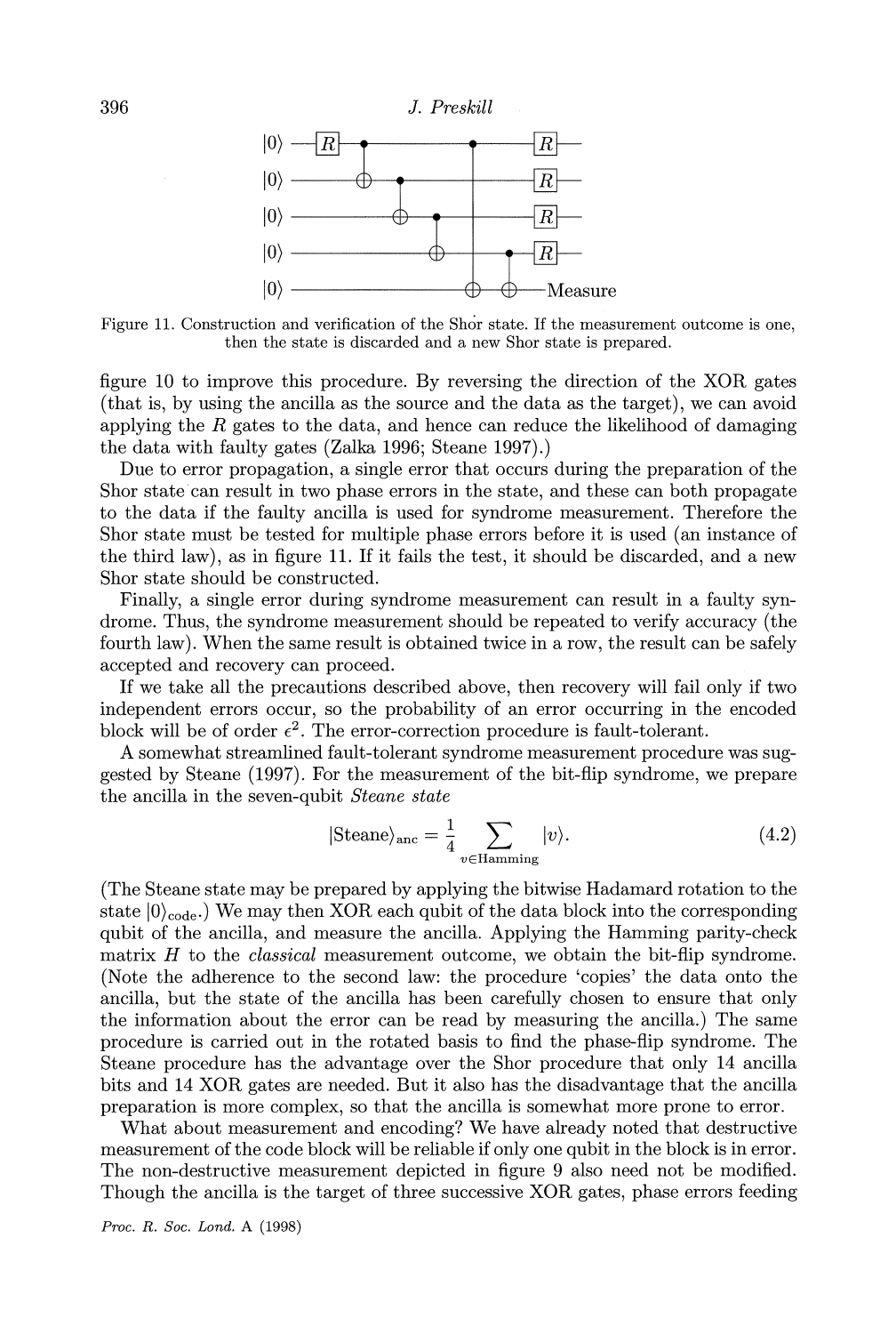back into the block are not harmful because they cannot change  $|0\rangle_{code}$  to  $|1\rangle_{code}$  (or **vice versa). However, since a single error can cause a faulty parity measurement, the measurement must be repeated (after error correction) to ensure accuracy to order**   $\epsilon^2$  (an instance of the fourth law).

**In applications to quantum computation, we will need to repeatedly prepare the**  encoded state  $|0\rangle_{code}$ . The encoding may be performed with the circuit in figure 8 **(except that the first two XOR gates may be eliminated). However errors can propagate during the encoding procedure, so that a single error may suffice to cause an error in the encoded data. Hence it is important to verify the encoding, as stated in the third law, by performing non-destructive measurement of the block. In**  fact, the encoding step can actually be dispensed with. Whatever the initial state of **the block, fault-tolerant error correction will project it onto the space spanned by**   $\{|0\rangle_{code},|1\rangle_{code},$  and (verified) measurement will project out either  $|0\rangle_{code}$  or  $|1\rangle_{code}$ . If the result  $|1\rangle_{code}$  is obtained, then the (bitwise) NOT operator can be applied to flip the block to the desired state  $|0\rangle_{code}$ .

**If we wish to encode an unknown quantum state, then we use the encoding circuit in figure 8. Again, because of error propagation, a single error during encoding may cause an encoding failure. In this case, since no measurement can verify the encoding,**  the fidelity of the encoded state will inevitably be  $F = 1 - O(\epsilon)$ . However, encoding **may still be worthwhile, since it may enable us to preserve the state with a reasonable fidelity for a longer time than if the state had remained unencoded.** 

**Both Shor's and Steane's scheme for fault-tolerant syndrome measurement have been described here only for the seven-qubit code, but they can be adapted to more complex codes that have the capability to recover from many errors (DiVincenzo & Shor 1996; Steane 1997). As the complexity of the code increases, Steane's scheme becomes substantially more efficient than Shor's.** 

# **5. Fault-tolerant quantum gates**

**We have seen that coding can protect quantum information. But we want to do more than store quantum information with high fidelity; we want to operate a quantum computer that processes the information. Of course, we could decode, perform a gate, and then re-encode, but that procedure would temporarily expose the quantum information to harm. Instead, if we want our quantum computer to operate reliably, we must be able to apply quantum gates directly to the encoded data, and these gates must respect the first law of fault tolerance if catastrophic propagation of error is to be avoided.** 

**In fact, with Steane's seven-qubit code, there are a number of gates that can be easily implemented. Three single-qubit gates can all be applied bitwise; that is applying these gates to each of the seven qubits in the block implements the same gate acting on the encoded qubit. We have already seen in equation (3.11) that the Hadamard rotation, R, acts this way. The same is true for the NOT gate (since each odd parity Hamming codeword is the complement of an even parity Hamming codeword)t, and the phase gate** 

$$
P = \left(\begin{array}{cc} 1 & 0 \\ 0 & i \end{array}\right) \tag{5.1}
$$

**t Actually, we can implement the NOT acting on the encoded qubit with just three NOTs applied to selected qubits in the block.**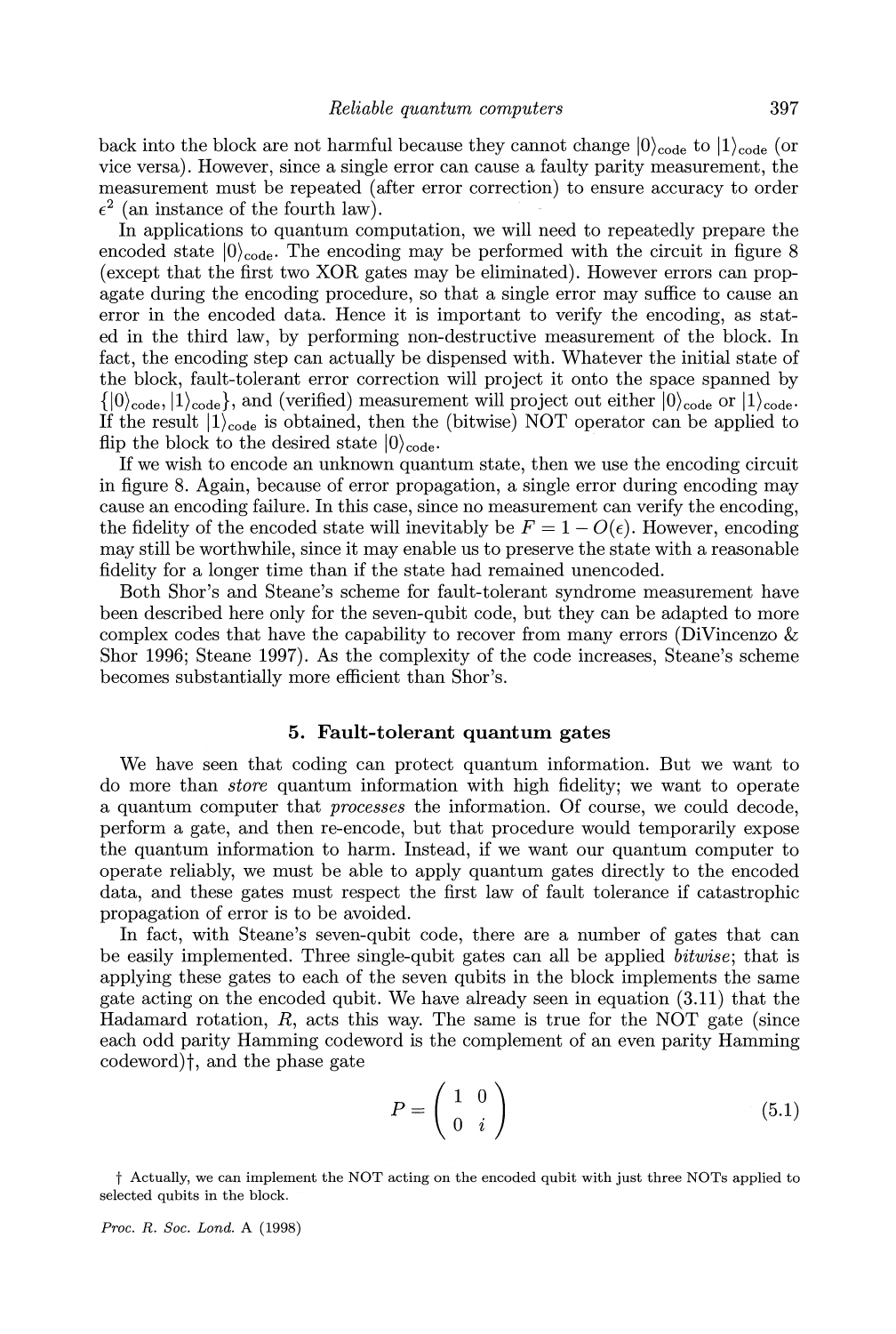

**Figure 12. The fault-tolerant Toffoli gate. Each line represents a block of seven qubits, and the gates are implemented transversally. For each measurement, the arrow points to the set of gates that is to be applied if the measurement outcome is one; no action is taken if the outcome is zero.** 

**(the odd Hamming codewords have weight equivalent to 3 (mod 4) and the even**  codewords have weight equivalent to 0 (mod 4), so we actually apply  $P^{-1}$  bitwise to **implement P). The XOR gate can also be implemented bitwise; that is, by XORing each bit of the source block into the corresponding bit of the target block. This works because the even codewords form a subcode, while the odd codewords are its non-trivial coset.** 

**Thus there are simple fault-tolerant procedures for implementing the gates NOT, R, P and XOR. But unfortunately, these gates do not by themselves form a universal set. To be able to perform arbitrary unitary transformations on encoded data, we will need to make a suitable addition to this set. Following Shor (1996), we will add the three-qubit Toffoli gate, which is implemented by the procedure shown in figure 12t.** 

**Briefly, the procedure works as follows. First, three encoded ancilla blocks are prepared in a state of the form** 

$$
|A\rangle_{\text{anc}} \equiv \frac{1}{2} \sum_{a=0,1} \sum_{b=0,1} |a, b, ab\rangle_{\text{anc}}.\tag{5.2}
$$

**This preparation of the ancilla is performed by using a (verified) seven-bit 'cat state'** 

$$
|\text{cat}\rangle = \frac{1}{\sqrt{2}}(|0000000\rangle + |1111111\rangle). \tag{5.3}
$$

**A few gates are performed, including a bitwise Toffoli gate with two ancilla blocks as the controls and the cat state as the target. Then the cat state is measured. (The measurement is repeated to ensure accuracy.) If the parity of the measurement**  outcomes is even, then the desired ancilla state  $|A\rangle$ <sub>anc</sub> has been successfully prepared; if the parity is odd, then the state  $|A\rangle$ <sub>anc</sub> can be obtained by applying a NOT to the **third ancilla block.** 

**Meanwhile, three data blocks have been waiting patiently for the ancilla to be** 

**t Knill et al. (1996, 1997) describe an alternative way of completing the universal set of gates.** 

**Proc. R. Soc. Lond. A (1998)**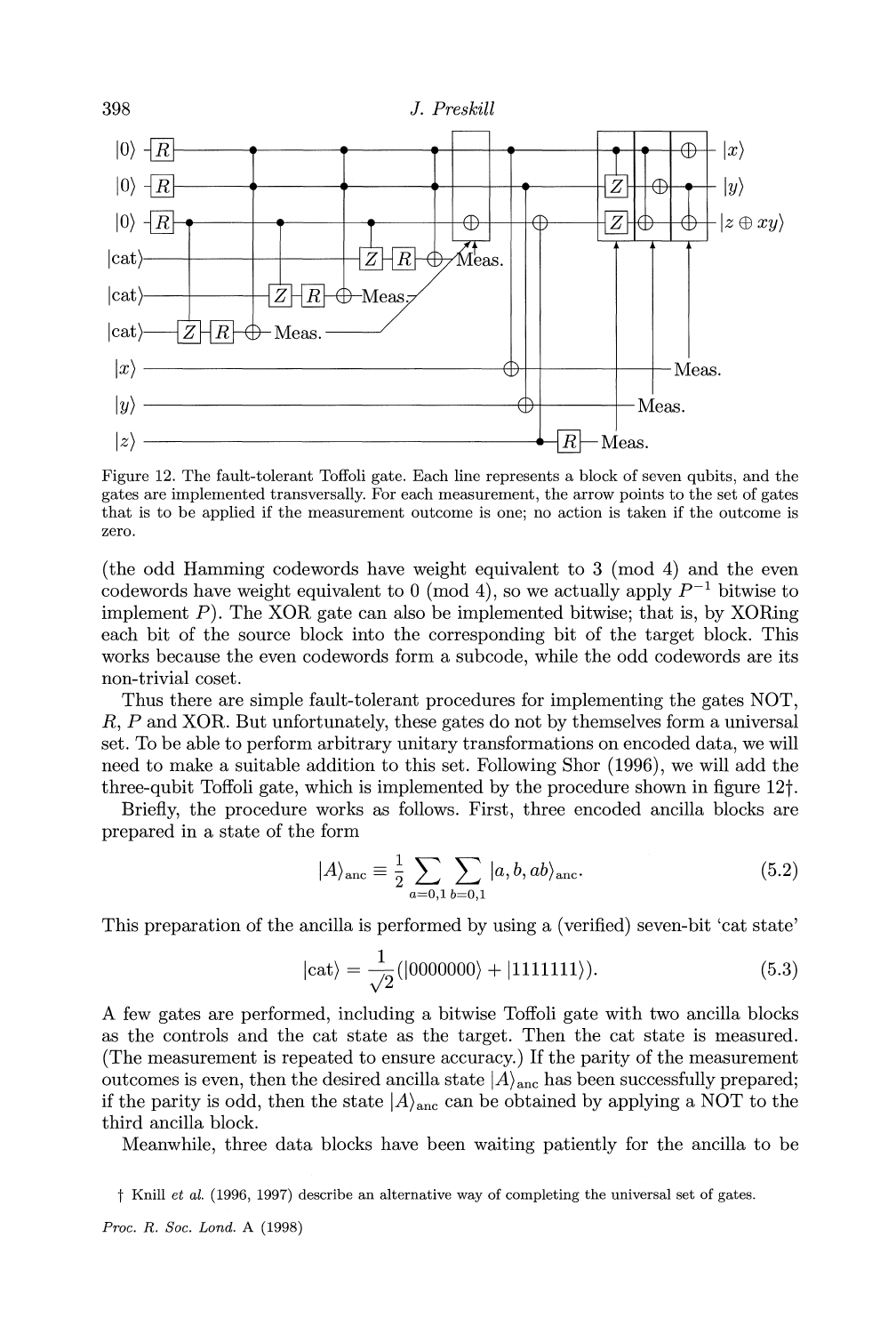**ready. By applying three XOR gates and a Hadamard rotation, the state of the data and ancilla is transformed as** 

$$
\sum_{a=0,1} \sum_{b=0,1} |a,b,ab\rangle_{\text{anc}} |x,y,z\rangle_{\text{data}}
$$
  

$$
\longrightarrow \sum_{a=0,1} \sum_{b=0,1} \sum_{w=0,1} (-1)^{wz} |a,b,ab \oplus z\rangle_{\text{anc}} |x \oplus a,y \oplus b,w\rangle_{\text{data}}.
$$
 (5.4)

**Now each data block is measured. If the measurement outcome is zero, no action is taken, but if the measurement outcome is one, then a particular set of gates is applied to the ancilla, as shown in figure 12, to complete the implementation of the Toffoli gate. Note that the original data blocks are destroyed by the procedure, and that what were initially the ancilla blocks become the new data blocks. The important thing about this construction is that all of the steps have been carefully designed to adhere to the laws of fault tolerance.** 

**That the fault-tolerant gates form a discrete set is a bit of a nuisance, but it is also an unavoidable feature of any fault-tolerant scheme. It would not make sense for the fault-tolerant gates to form a continuum, for then how could we possibly avoid making an error by applying the wrong gate, a gate that differs from the intended one by a small amount? Anyway, since our fault-tolerant gates form a universal set, they suffice for approximating any desired unitary transformation to any desired accuracy.** 

**Shor described how to generalize this fault tolerant set of gates to more complex codes that can correct more errors, and Gottesman (1997a, b) has described an even more general procedure that can be applied to any of the known quantum codes. Thus, almost any quantum error-correcting code can be used for fault-tolerant computation. What then is the meaning of the fifth law? While any code can be used in principle, some codes are better than others. For example, there is a five-qubit code that can recover from one error (Bennett et al. 1996; Laflamme et al. 1996), and Gottesman has exhibited a universal set of fault-tolerant gates for this code. But the gate implementation is quite complex. The seven-qubit Steane code requires a larger block, but it is much more convenient for computation; the fifth law dictates that the Steane code should be preferred.** 

# **6. The accuracy threshold for quantum computation**

**Quantum error-correcting codes exist that can correct t errors, where t can be arbitrarily large. If we use such a code and we follow the laws of fault-tolerance, then**  an uncorrectable error will occur only if at least  $t + 1$  *independent* errors occur in a **single block before recovery is completed. So if the probability of an error occurring per quantum gate, or the probability of a storage error occurring per unit of time,**  is of order  $\epsilon$ , then the probability of an error per gate acting on encoded data will be of order  $\epsilon^{t+1}$ , which is much smaller if  $\epsilon$  is small enough. Indeed, it may seem **that by choosing a code with t as large as we please we can make the probability of error per gate as small as we please, but this turns out not to be the case, at least not for most codes. The trouble is that as we increase t, the complexity of the code increases sharply, and the complexity of the recovery procedure correspondingly increases. Eventually we reach the point where it takes so long to perform recovery**  that it is likely that  $t + 1$  errors will accumulate in a block before we can complete **the recovery step, and the ability of the code to correct errors is thus compromised.**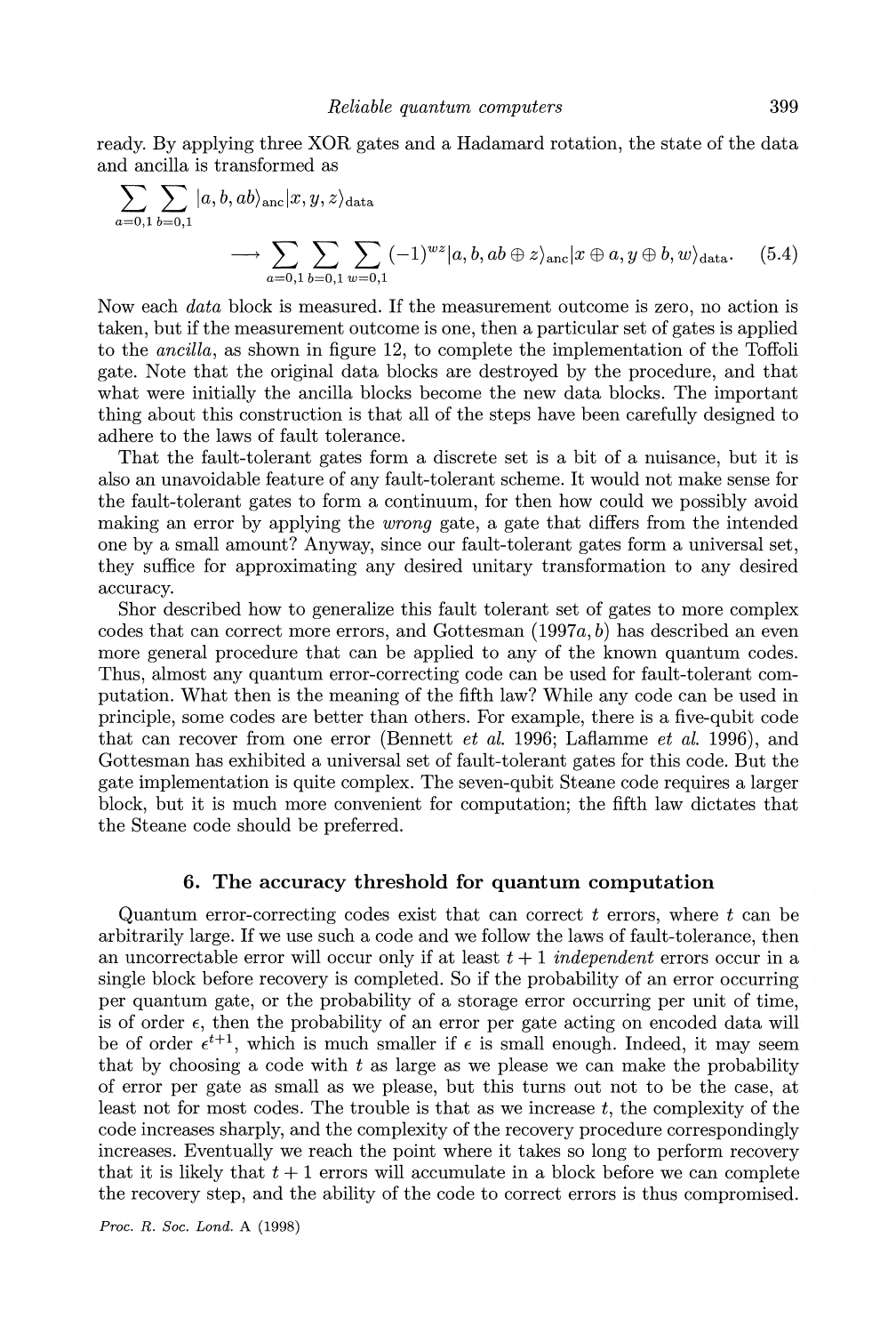

**Figure 13. Concatenated coding. Each qubit in the block, when inspected at higher resolution, is itself an encoded sub-block.** 

**Suppose that the number of computational steps needed to perform the syndrome**  measurement increases with t like a power  $t^b$ . Then the probability that  $t + 1$  errors **accumulate before the measurement is complete will behave like** 

block error probability 
$$
\sim (t^b \epsilon)^{t+1}
$$
, (6.1)

where  $\epsilon$  is the probability of error per step. We may then choose t to minimize the error probability ( $t \sim e^{-1} \epsilon^{-1/b}$ , assuming  $\bar{t}$  is large), obtaining

minimum block error probability 
$$
\sim \exp(-e^{-1}b\epsilon^{-1/b}).
$$
 (6.2)

**Thus if we hope to carry out altogether T cycles of error correction without any error occurring, then our gates must have an accuracy** 

$$
\epsilon \sim (\log T)^{-b}.\tag{6.3}
$$

**Similarly, if we hope to perform a quantum computation with altogether T quantum gates, elementary gates of this prescribed accuracy are needed.** 

**In the procedure originally described by Shor (1996), the power characterizing the**  complexity of the syndrome measurement is  $b = 4$ , and modest improvements  $(b \sim 3)$ **can be achieved with a better optimized procedure. The block size of the code used**  grows with t like  $t^2$ , so when the code is chosen to optimize the error probability, the block size is of order  $(\log T)^2$ . Certainly, the scaling described by equation  $(6.3)$ is much more favourable than the accuracy  $\epsilon \sim T^{-1}$  that would be required were **coding not used at all. But for any given accuracy, there is a limit to how long a computation can proceed until errors become likely.** 

**This limitation can be overcome by using a special kind of code, a concatenated code (Knill & Laflamme 1996; Knill et al. 1996, 1997; Aharonov & Ben-Or 1996; Kitaev 1996a, b). To understand the concept of a concatenated code, imagine that we are using Steane's quantum error-correcting code that encodes a single qubit as**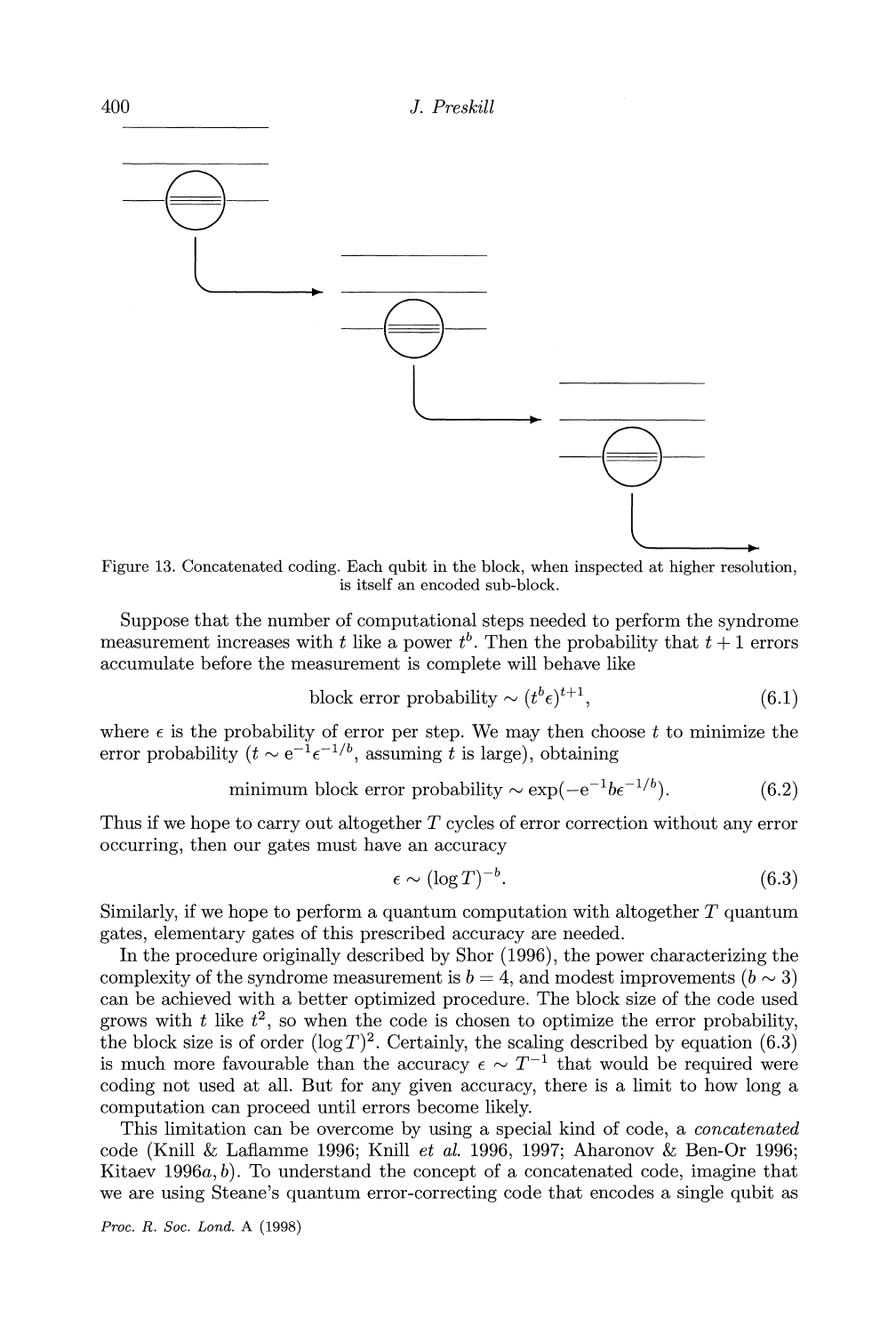**a block of seven qubits. But if we look more closely at one of the seven qubits in the block with better resolution, we discover that it is not really a single qubit, but another block of seven encoded using the same Steane code as before. And when we examine one of the seven qubits in this block with higher resolution, we discover that it too is really a block of seven qubits, and so on. (See figure 13.) If there are all together L levels to this hierarchy of concatenation, then a single qubit is**  actually encoded in a block of size  $7^L$ . The reason that concatenation is useful is **that it enables us to recover from errors more efficiently, by dividing and conquering. That is, we perform recovery most often at the lowest level of the hierarchy, on a**  block of size seven, less often at the next highest level, on a block of size  $7^2 = 49$ , still less often at the next level, on a block of size  $7^3 = 343$ , and so on. With this **method, the complexity of error correction does not grow so sharply as we increase the error-correcting capacity of our quantum code.** 

**We have seen that Steane's seven-qubit code can recover from one error. If the**  probability of error per qubit is  $\epsilon$ , the errors are uncorrelated, and recovery is faulttolerant, then the probability of a recovery failure is of order  $\epsilon^2$ . If we concatenate **the code to construct a block of size 72, then an error occurs in the block only if two**  of the sub-blocks of size seven fail, which occurs with a probability of order  $(\epsilon^2)^2$ . And if we concatenate again, then an error occurs only if two sub-blocks of size  $7^2$ fail, which occurs with a probability of order  $((e^2)^2)^2$ . If there are all together L levels of concatenation, then the probability of an error is or order  $(\epsilon)^{2^L}$ , while the block size is  $7^L$ . Now, if the error rate for our fundamental gates is small enough, then we **can improve the probability of an error per gate by concatenating the code. If so, we can improve the performance even more by adding another level of concatenation, and so on. This is the origin of the accuracy threshold for quantum computation: if coding reduces the probability of error significantly, then we can make the error rate arbitrarily small by adding enough levels of concatenation. But if the error rates are too high to begin with, then coding will make things worse instead of better.** 

**To analyse this situation, we must first adopt a particular model of the errors, and I will choose the simplest possible quasi-realistic model: uncorrelated stochastic errorst. In each computational time step, each qubit in the device becomes entangled with the environment as in equation (3.4), but where we assume that the four states of the environment are mutually orthogonal, and that the three 'error states' have equal norms. Thus the three types of errors (bit flip, phase flip, both) are assumed**  to be equally likely. The total probability of error in each time step is denoted  $\epsilon_{\text{store}}$ . **In addition to these storage errors that afflict the 'resting' qubits, there will also be errors that are introduced by the quantum gates themselves. For each type of gate,**  the probability of error each time the gate is implemented is denoted  $\epsilon_{\text{gate}}$  (with **independent values assigned to gates of each type). If the gate acts on more than one qubit (XOR or Toffoli), correlated errors may arise. In our analysis, we make the pessimistic assumption that an error in a multi-qubit gate always damages all of the qubits on which the gate acts; e.g. a faulty XOR gate introduces errors in both the source qubit and the target qubit. This assumption (among others) is made only to keep the analysis tractable. Under more realistic assumptions, we would surely find that somewhat higher error rates could be tolerated.** 

We can analyse the efficacy of concatenated coding by constructing a set of *con***catenation flow equations, that describe how our error model evolves as we proceed** 

**t I will comment in ? 9 on how the analysis is modified if a different error model is adopted.**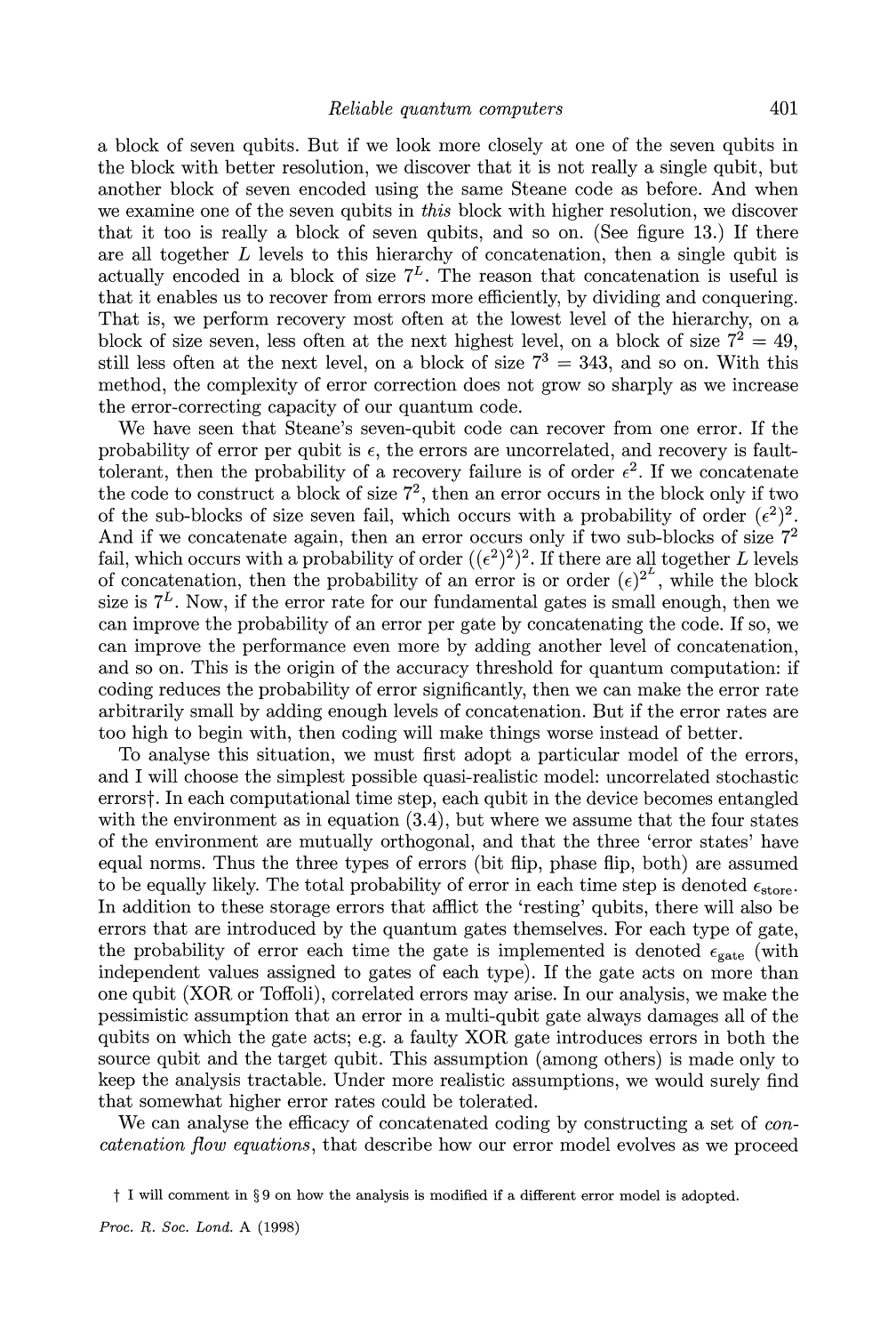**from one level of concatenation to the next. For example, suppose we want to perform an XOR gate followed by an error recovery step on qubits encoded using the**  concatenated Steane code with L levels of concatenation (block size  $7^L$ ). The gate **implementation and recovery can be described in terms of operations that act on**  sub-blocks of size  $7^{L-1}$ . Thus, we can derive an expression for the probability of error  $\epsilon^{(L)}$  for a gate acting on the full block in terms of the probability of error **for gates acting on the sub-blocks. This expression is one of the flow equations. In principle, we can solve the flow equations to find the error probabilities 'at level L' in terms of the parameters of the error model for the elementary qubits. We then study how the error probabilities behave as L becomes large. If all block error probabilities approach zero for L large, then the elementary error probabilities are 'below the threshold'. Since our elementary error model may have many parameters, the threshold is really a codimension one surface in a high-dimension space.** 

**The flow equations are intricate; for a detailed description see Gottesman (1997b), Gottesman et al. (1998) or Zalka (1996). But to crudely illustrate the idea, let us suppose that there are no storage errors, and that the only gates that cause errors**  are the XOR gates, with a probability of error per gate given by  $\epsilon_{XOR}$ . Suppose **that we wish to implement a network of XOR gates that act on encoded blocks. Let**  us estimate how small  $\epsilon_{XOR}$  must be for the error rate achieved by gates acting on **encoded data to be smaller than the error rate for the elementary XOR gates.** 

**Using Shor's ancilla state, 12 XOR gates are needed to compute either the bit-flip or phase-flip syndromet, so the probability of error for each syndrome measurement is** 

$$
\epsilon_{\text{syndrome}} \sim 12 \epsilon_{\text{XOR}}.\tag{6.4}
$$

**To ensure that the syndrome is reliable, it is measured repeatedly until the same result is obtained twice in a rowt. From some simple combinatorics, one sees that the probability that two independent errors occur before the syndrome measurement**  is successfully completed is  $5\epsilon_{\text{syndrome}}^2$ . If we assume that both errors damage the **data, then two errors will result in an uncorrectable error in the block. Since we need to measure both the bit-flip syndrome and the phase-flip syndrome, we see that the probability of failure each time we perform recovery is** 

$$
\epsilon_{\text{failure}} \sim 2 \cdot 5 \cdot (12 \epsilon_{\text{XOR}})^2 = 1440 \epsilon_{\text{XOR}}^2. \tag{6.5}
$$

**In the implementation of a network of XOR gates, we will perform recovery on each block after it has been acted on by N gates, where N is a number that will be chosen to optimize the error per gate. Each transversal XOR gate acting on a block is performed by implementing seven elementary XOR gates. When we perform N gates followed by recovery on a given block, the probability per gate that two errors accumulate in the block is no worse than** 

$$
\epsilon_{\text{fail}} \sim (1/N)(\frac{1}{2}7N \cdot 6N \cdot \epsilon_{\text{XOR}}^2 + 7N \cdot \epsilon_{\text{XOR}} \cdot 2 \cdot 2 \cdot \epsilon_{\text{syndrome}} + 1440 \cdot \epsilon_{\text{XOR}}^2)
$$
  
=  $(1/N)(21N^2 + 336N + 1440)\epsilon_{\text{XOR}}^2$ . (6.6)

**(There might be two errors introduced by gates, one from a gate and one from the recovery step, or two during recovery?; we pessimistically assume that all the errors** 

**t This number would be reduced to seven if Steane's ancilla state were used; however, since the preparation of the Steane state is more complex, the ancilla would be more prone to error.** 

**t This is not really the optimal procedure, but we will adopt it here for simplicity.** 

**<sup>?</sup> Of the two factors of two in the second term of equation (6.6), one arises because we measure both**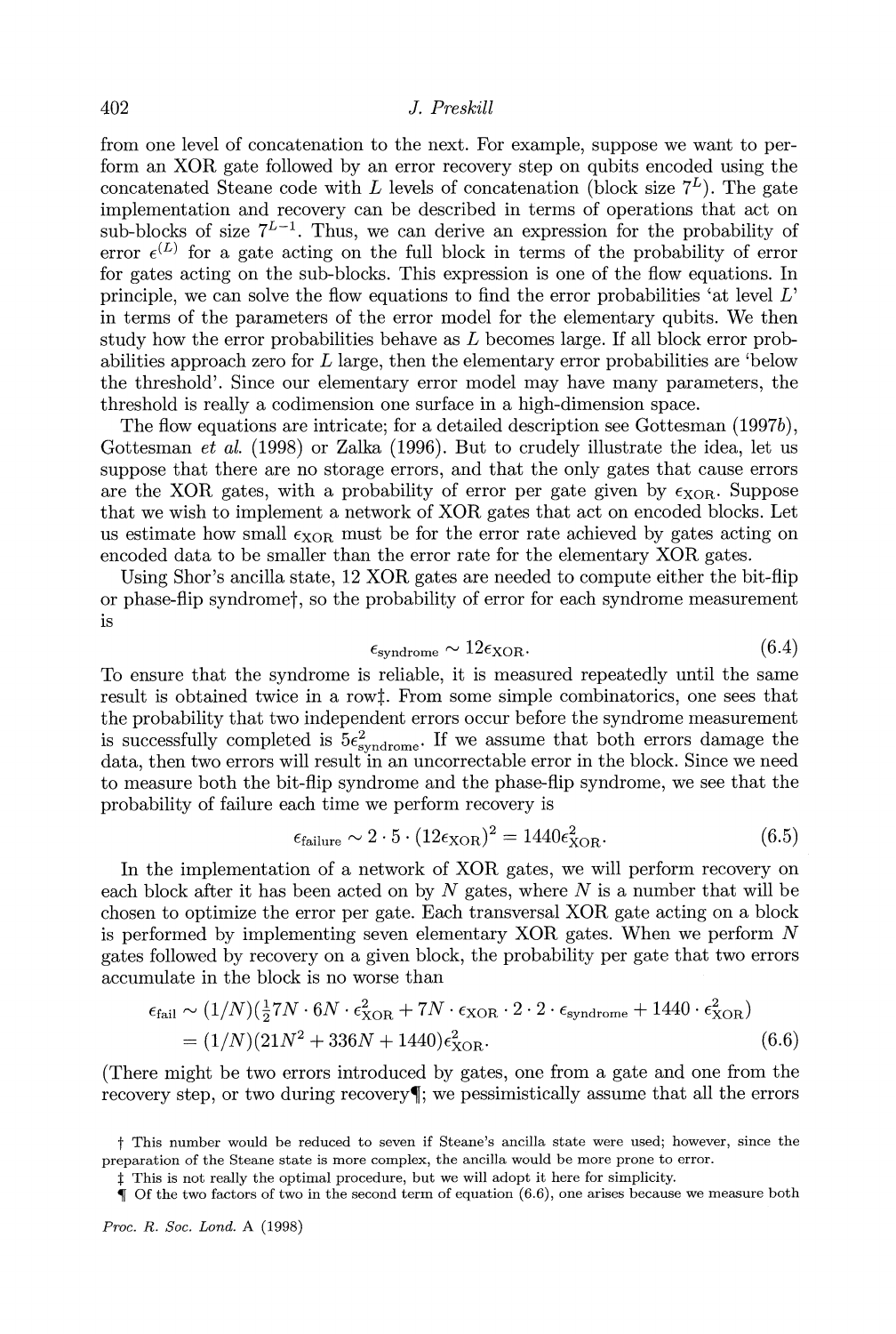**damage the data in the block, and that recovery always fails if two errors occur**  within a data block.) The minimum of equation  $(6.6)$  occurs if we choose  $N = 8$ , and we then obtain  $\epsilon_{\text{fail}} = 684 \epsilon_{XOR}^2$ . So coding pays off if  $684 \epsilon_{XOR}^2 < \epsilon_{XOR}$ , or  $\epsilon_{\text{XOR}} < (684)^{-1} \sim 1.5 \times 10^{-3}$ . This is our 'threshold estimate'.

**Even if all errors were due to XOR gates, this estimate would be inadequate for a number of reasons. Most importantly, we have assumed that the ancilla states that are used in syndrome measurement are error free, while in fact XOR gates are used in the preparation and verification of the Shor state. Furthermore, when XOR gates act on the sub-blocks of a concatenated code, it is not always possible to implement the optimal number of gates before recovery. And of course a more complete analysis would incorporate the storage errors, and would track the coupled flow of storage and gate errors as a level of concatenation is added.** 

**Indeed, when we perform recovery at level L, the Shor states must be constructed**  from blocks that are encoded at level  $(L - 1)$ . An important part of the analysis **is to monitor carefully how noisy these ancilla states are, in order to determine how likely it is for recovery to fail at level L. The data blocks need to wait while the ancilla states are prepared; meanwhile storage errors are accumulating in the data. Because the waiting period does not scale simply with the level L, the flow equations are not entirely self-similar-there is some explicit 'time dependence' (that is, L dependence) in the flow. It is still roughly true, though, that the threshold is established by demanding that the fault-tolerant procedure with a single level of concatenation really improves the reliability of the gates, as in the above example.** 

**Though the flow equations are too complicated to solve exactly, we can obtain approximate solutions by making conservative assumptions. Crudely speaking, the conclusions are as follows (Gottesman et al. 1998; Gottesman 1997b). If storage errors**  are negligible, then the threshold rate for gate errors is about  $10^{-4}$ . If storage errors **dominate, then the threshold error rate is about 10-5 per time step (where the unit of time is the time required to implement one gate). The elementary Toffoli gates are not required to be as accurate as the one and two-body gates-a Toffoli gate error**  rate of  $10^{-3}$  is acceptable, if the other error rates are sufficiently small. (This finding **is welcome, since Tofolli gates are more difficult to implement, and are likely to be less accurate in practice.)** 

**We should also ask how large a block size is needed to ensure a certain specified**  accuracy. Roughly speaking, if the threshold gate error rate is  $\epsilon_0$  and the actual elementary gate error rate is  $\epsilon < \epsilon_0$ , then concatenating the code L times will reduce **the error rate to** 

$$
\epsilon^{(L)} \sim \epsilon_0 (\epsilon/\epsilon_0)^{2^L};\tag{6.7}
$$

**thus, to be reasonably confident that we can complete a computation with T gates**  without making an error we must choose the block size  $7^L$  to be

block size ~ [log 
$$
\epsilon_0 T
$$
/log  $\epsilon_0/\epsilon$ ] <sup>log<sub>2</sub>7</sup>. (6.8)

If the code that is concatenated has block size  $n$  and can correct  $t+1$  errors, the power  $\log_2 7 \sim 2.8$  in equation (6.8) is replaced by  $\log n / \log(t + 1)$ ; this power approaches **two for the family of codes considered by Shor, but could in principle approach one for 'good' codes.** 

**the bit-flip and phase-flip syndromes, the other because the error can occur during either the first or second repetition of the syndrome measurement.**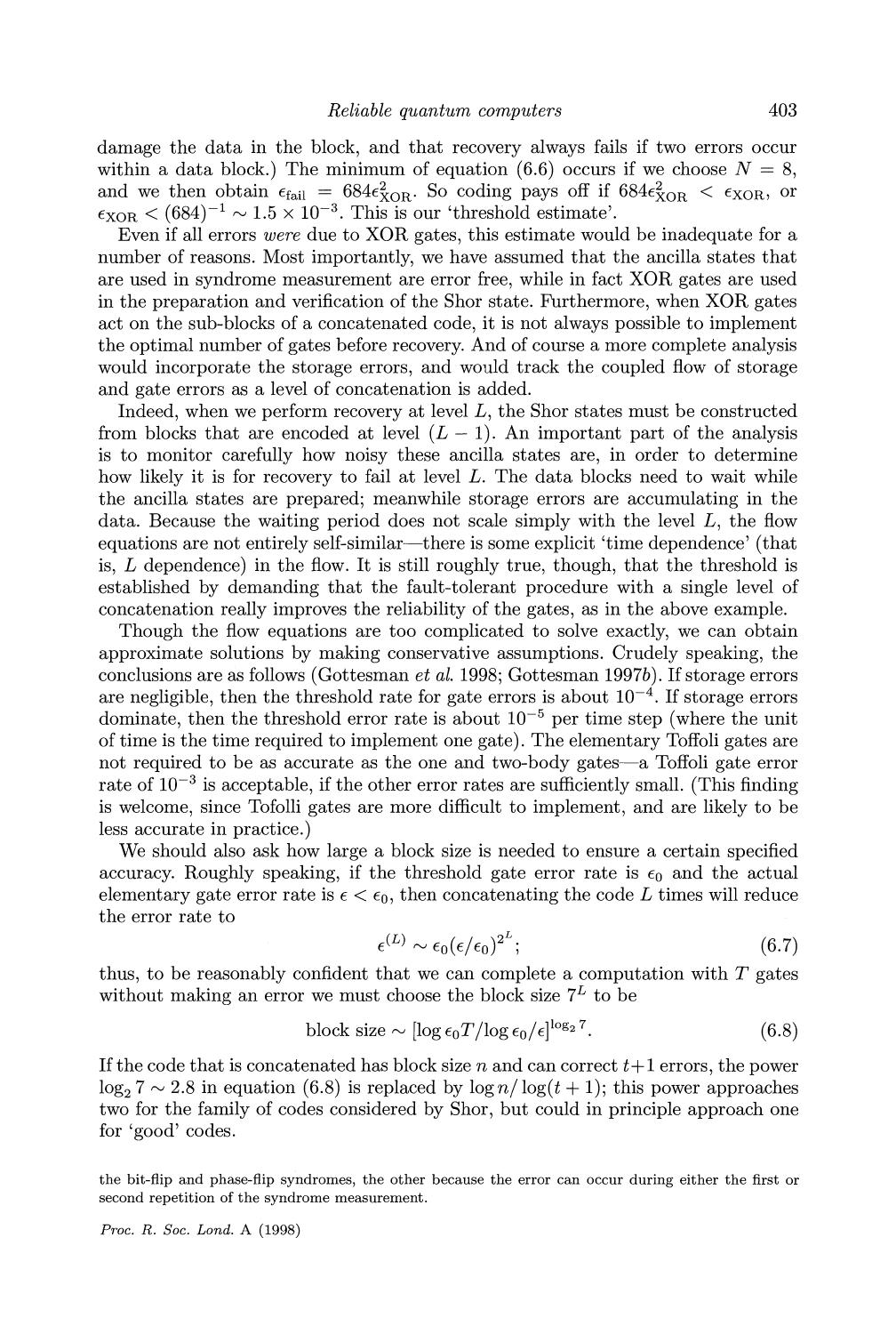**404 J. Preskill** 



Figure 14. A rotation circuit. If the measurement outcome is (00), then the rotation  $P(\theta_0)$  is applied to the data qubit, where  $\cos(\theta_0) = \frac{3}{5}$ .

When the error rates are below the accuracy threshold, it is also possible to main**tain an unknown quantum state for an indefinitely long time. However, as we have already noted in ? 4, if the probability of a storage error per computational time**  step is  $\epsilon$ , then the initial encoding of the state can be performed with a fidelity no better than  $F = 1 - O(\epsilon)$ . With concatenated coding, we can store unknown quan**tum information with reasonably good fidelity for an indefinitely long time, but we cannot achieve arbitrarily good fidelity.** 

The assumptions that underlie these conclusions will be reviewed in §9.

#### **7. Fault-tolerant factorization**

**To get an idea what the scaling law equation (6.8) might mean in practice, consider using concatenated coding to implement Shor's (1994) quantum factoring algorithm. The algorithm has two parts. To factor the number N, we must first evaluate the modular exponential function to prepare a state of the form** 

$$
\sum_{x} |x\rangle_{\text{input}} \otimes |a^x \pmod{N}\rangle_{\text{output}}
$$
 (7.1)

(where  $a < N$  is relatively prime to  $N$ ), and then perform a Fourier transform **acting on the input register. Finally, we measure the input register, and do some classical post-processing to find a candidate factor of N. The preparation of the state**  equation  $(7.1)$  (using the fault tolerant gates listed in  $\S 5$ ) is described in Beckman *et* **al. (1996) and Vedral et al. (1996). The Fourier transform requires more comment. As shown by Griffiths & Niu (1996), the Fourier transform can be evaluated with single-qubit gates (but with the type of gate conditioned on the outcome of previous measurements). In particular, we will need to be able to perform phase rotation gates of the form** 

$$
P(\theta) = \begin{pmatrix} 1 & 0 \\ 0 & e^{i\theta} \end{pmatrix}.
$$
 (7.2)

It suffices to have a fault-tolerant procedure for implementing  $P(\theta_0)$  for a particular  $\theta_0$  that is an irrational multiple of  $2\pi$ , since then applying  $P(\theta_0)$  repeatedly allows us to come arbitrarily close to  $P(\theta)$  for any value of  $\theta$ .

To construct  $P(\theta_0)$  we need to use ancilla bits and apply the Toffoli gate. One **circuit that works is shown in figure 14. When the two ancilla bits are measured,**  the probability is  $\frac{5}{8}$  that the outcome is  $|00\rangle$ <sub>ancilla</sub>. If this is the outcome then the circuit succeeds in applying  $P(\theta_0)$  to the data qubit, where  $e^{i\theta_0} = (1+3i)/(3+i)$ , or  $\cos(\theta_0) = \frac{3}{5}$ . For any other outcome ( $|01\rangle$ ,  $|10\rangle$ , or  $|11\rangle$ , each occurring with probability  $\frac{1}{8}$ , the circuit fails. But we can repair the damage to the qubit by applying the Z gate, and then make further attempts to apply  $P(\theta_0)$  until we finally succeed.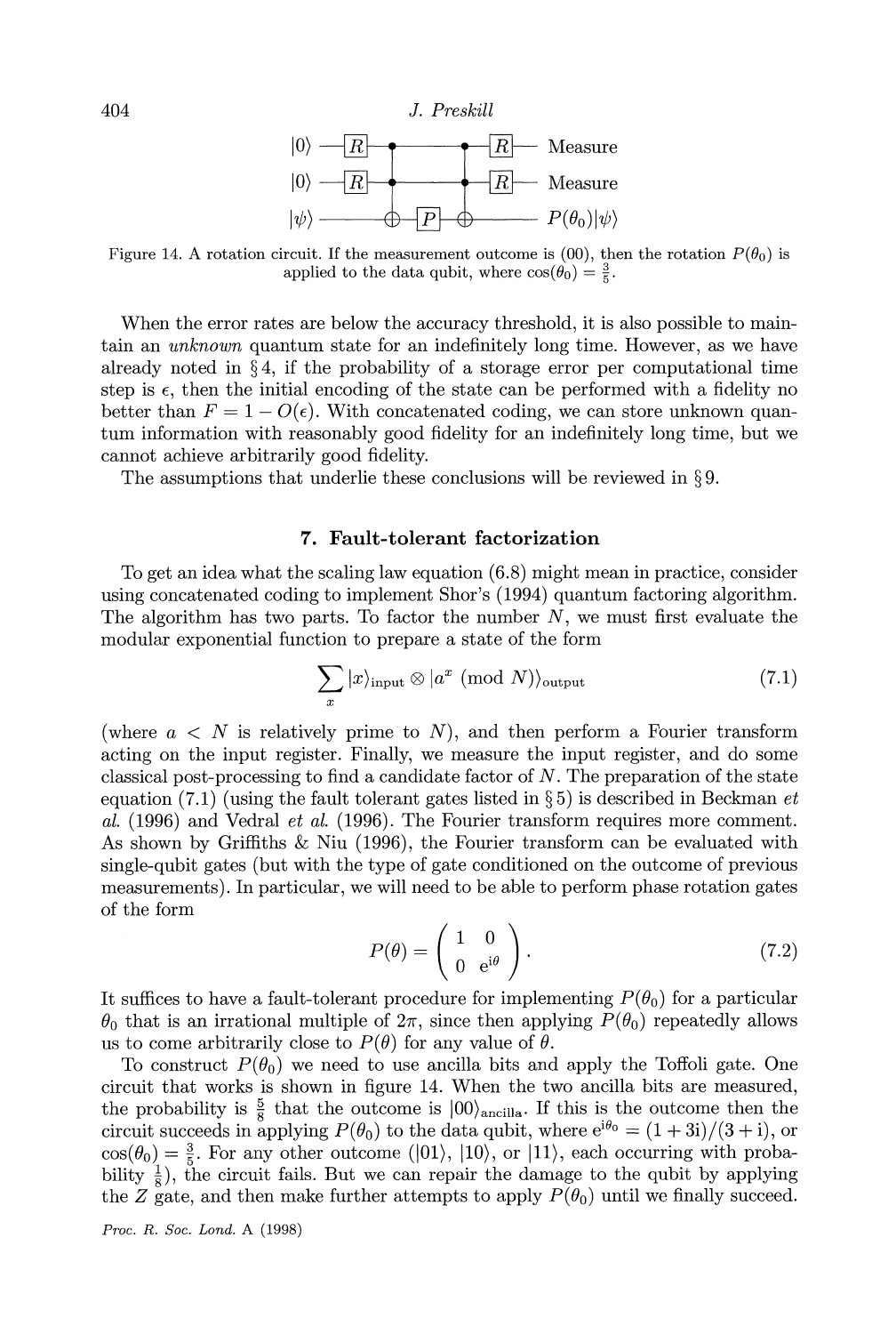**Reliable quantum computers 405** 



**Figure 15. A rotation circuit that employs an ancilla qubit withdrawn from the angle library. If**  the measurement outcome is zero, then  $P(\theta)$  is applied to the data qubit.

**An alternate method is to assemble 'off-line' a library of 'angle qubits' of the form** 

$$
|\theta\rangle = (1/\sqrt{2})(|0\rangle + e^{i\theta}|1\rangle). \tag{7.3}
$$

To apply  $P(\theta)$  to a data qubit, we perform a controlled-NOT with the data qubit as the control and the library qubit  $|\bar{\theta}\rangle$  as the target, as in figure 15. We then measure the library qubit. With probability  $\frac{1}{2}$ , the outcome of the measurement will be  $|0\rangle$ , and if so then we have successfully applied  $P(\theta)$  to the data qubit. But if the outcome is  $|1\rangle$ , then we have applied  $P(-\theta)$  instead. In the event of failure, we make another attempt, but this time we try to apply  $P(2\theta)$ , to compensate for the error in the previous step. The probability of failing n times in a row is only  $2^{-n}$ .

**Now let us attempt to factor a K-bit number using the factoring circuit of Beckman et al. (1996), employing the first method described above to perform the single-qubit rotations required in the Fourier transform. To perform the Fourier transform (on a register with 2K qubits), 2K single-qubit phase rotations are needed. The Fourier transform need not be evaluated with perfect precision; for the factoring algorithm to have a reasonable chance of succeeding, it is sufficient for each rotation to have a**  precision of order  $K^{-1}$ . We can achieve this accuracy by composing  $P(\theta_0)$  of order **K times. Hence the Fourier transform requires of order K2 Toffoli gates, and we**  conclude that for large  $K$ , the complexity of the algorithm is dominated by the **evaluation of the modular exponential function, which requires 38K3 Toffoli gates according to Beckman et al. (1996)t.** 

**With the best known classical algorithms and the fastest existing machines, it takes**  of the order a a few months to factor a 130 digit ( $K \sim 430$  bit) number (Lenstra *et* **al. 1996). Let us ask what resources a quantum computer would need to perform this**  task. The machine would need to be able to store  $5K \sim 2150$  encoded qubits, and to perform of order  $3 \times 10^9$  Toffoli gates. For there to be a reasonable probability of **performing the computation without an error, we would like the probability of error**  per Toffoli gate to be less than about  $10^{-9}$ , and the probability of a storage error per gate execution time to be less than about  $10^{-12}$ . According to the concatena**tion flow equations, these error rates can be achieved for the encoded data, if the**  error rates at the level of individual qubits are  $\epsilon_{\text{store}} \sim \epsilon_{\text{gate}} \sim 10^{-6}$ , and if three **levels of concatenation are used, so that the size of the block encoding each qubit is 73 = 343. Allowing for the additional ancilla qubits needed to implement gates and (parallelized) error correction, the total number of qubits required in the machine would be of order 106.** 

With the error rates of order  $10^{-6}$  for the individual qubits, concatenating the **seven-qubit code may be the most effective fault-tolerant procedure. For error rates about an order of magnitude smaller, we might do better with a more complex (unconcatenated) code that can correct several errors in a single block (Shor 1996).** 

**t The algorithm described by Beckman et al. (1996) actually requires 46K3 Toffoli gates, but this**  can be reduced to  $38K^3$  using an improved comparison algortihm suggested by Richard Hughes (1997, **private communication).**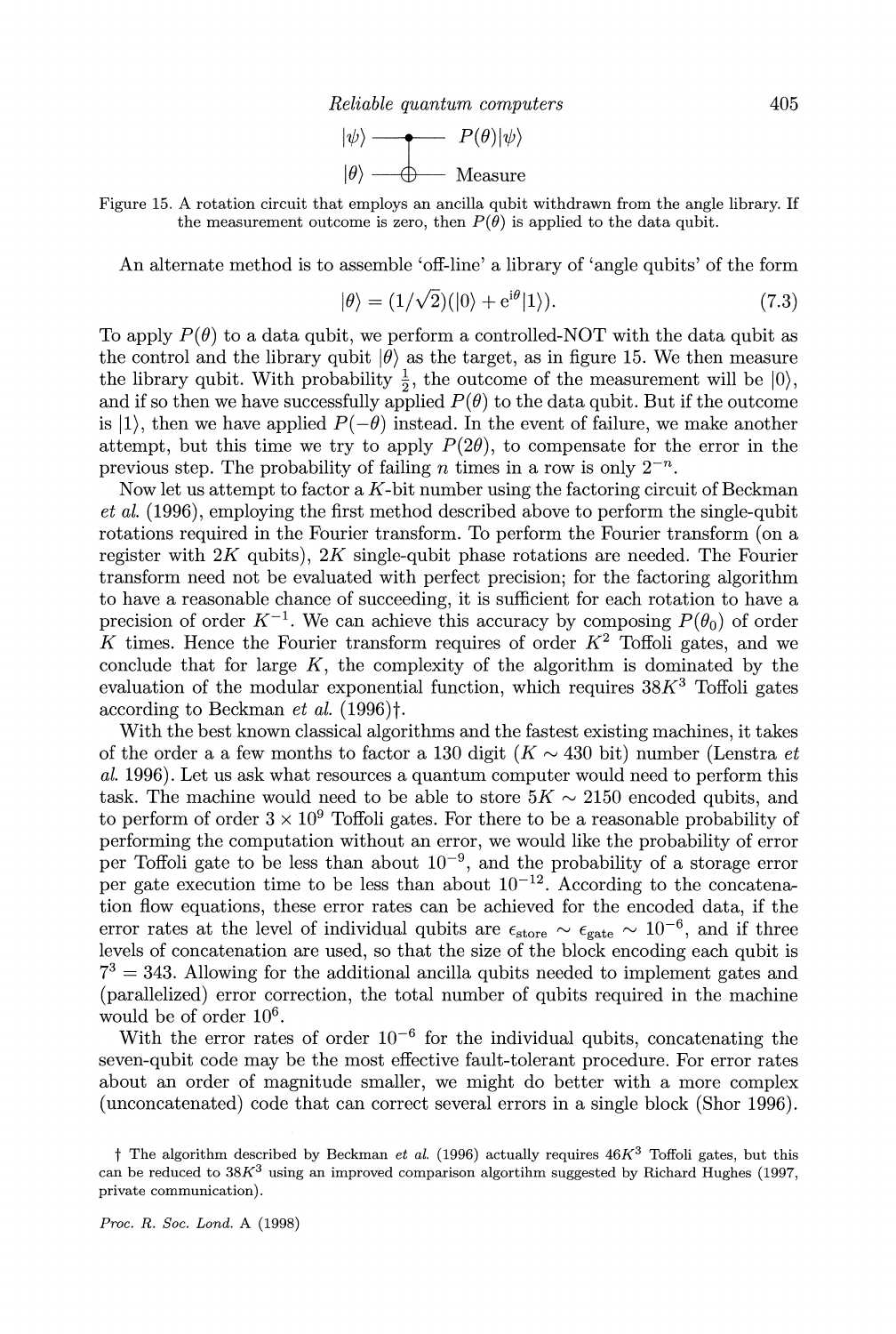

**Figure 16. A quantum leak detection circuit. The outcome of the measurement is zero if leakage has occurred, one otherwise.** 

**At still lower error rates it is possible to use codes that make more efficient use of storage space by encoding many qubits in a single block (Gottesman 1997a). In fact, when the error rate for individual qubits is very low, it becomes possible in principle to find a good code for fault-tolerant computation such that the ratio of encoded qubits to total qubits approaches one.** 

#### **8. Plumbing quantum leaks**

**I would now like to examine a little more closely one of the assumptions made**  in the above analysis. We have ignored the possibility of *leakage*. In our model of **a quantum computer, each of our qubits lives in a two-dimensional Hilbert space. We assumed that, when an error occurs, this qubit either becomes entangled with the environment, or rotates in the two-dimensional space in an unpredictable way. But there is another possible type of error, in which the qubit leaks out of the twodimensional space into a larger space (Plenio & Knight 1996). For example, in an ion-trap computer we might store quantum information in a two-dimensional space spanned by the ground state of the ion and a particular long-lived metastable state (Cirac & Zoller 1995). But during the operation of the device, the ion might make an unexpected transition to another state. If that state decays quickly to the ground state, then the error can be detected and corrected using the now standard methods of fault-tolerant quantum error correction. But if the ion remains hung up in the wrong state for a long time, those methods will fail.** 

**One strategy for dealing with the leakage problem would be to identify the levels that are the most likely candidates for leakage, and to repeatedly pump these levels back to the ground state, but this strategy might be unwieldy if there are many candidate levels. A more elegant solution is to detect the leakage, but without trying to diagnose exactly what happened to the leaked qubit. For example, in an ion trap, we might design a controlled-NOT gate that acts trivially if the control bit does not reside in the two-dimensional space where the qubit belongs. Then we can carry out the gate sequence shown in figure 16. Nothing happens if the data qubit has leaked, but in the event that no leakage has occurred, the ancilla bit will flip. We then measure the ancilla bit. The measurement result one projects the qubit to the right Hilbert space, but the result zero projects the qubit to a leaked state.** 

**If leakage has occurred, the qubit is damaged and must be discardedt. We replace it with a fresh qubit in a standard state, say the state 10). (If concatenated coding is used, leakage detection need be implemented only at the lowest coding level.) Now we can perform conventional syndrome measurement, which will project the qubit onto a state such that the error can be reversed by a simple unitary transformation. In fact, since we know before the syndrome measurement that the damaged qubit is in a particular position within the code block, we can apply a streamlined version of** 

**t Of course, we can recycle it later after it returns to the ground state.**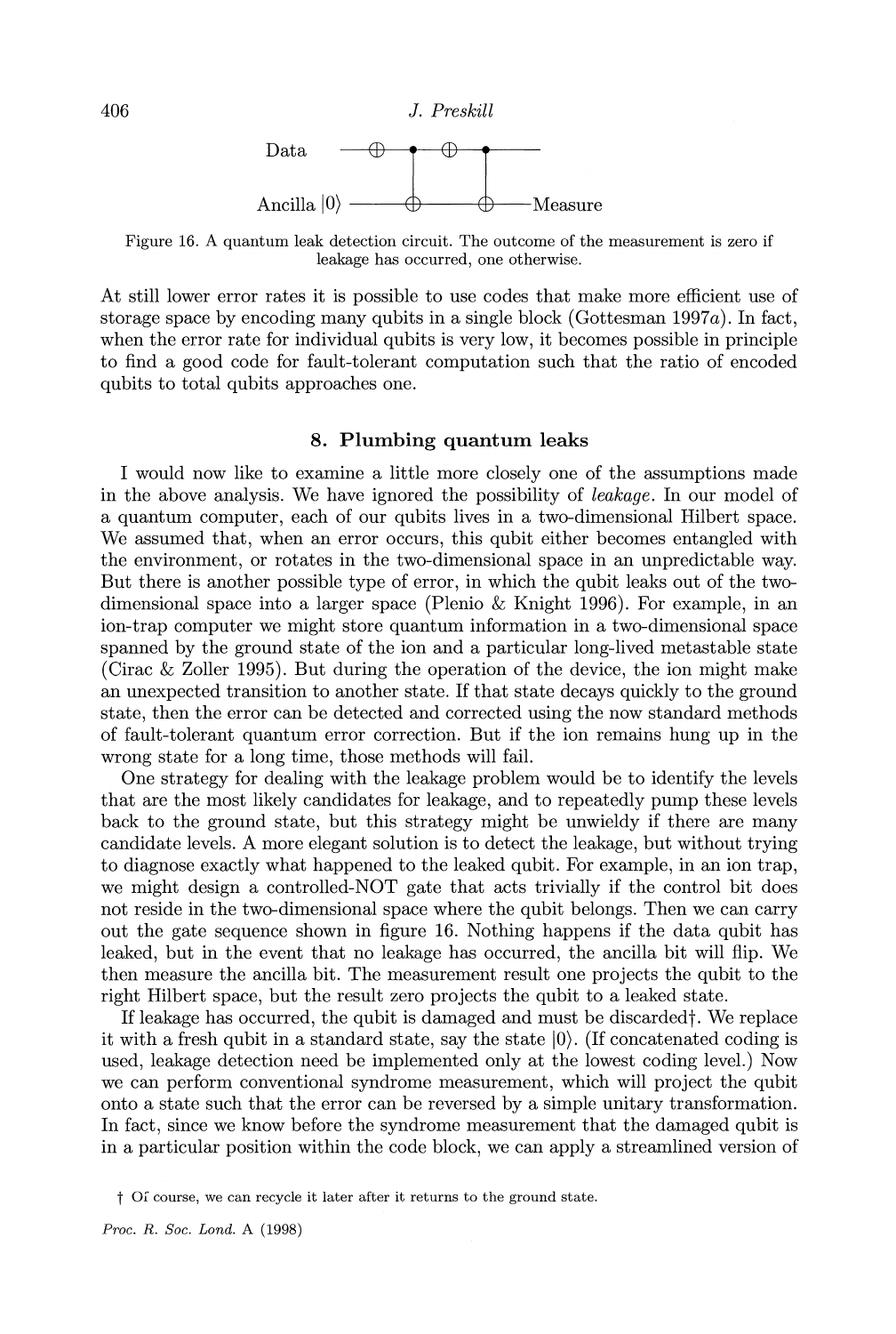**error correction designed to diagnose and reverse the error at that known position (Grassl et al. 1996).** 

# **9. Dream machine**

Let us recall some of the important assumptions that we made in our estimate of **the accuracy threshold.** 

**(1) Random errors. We have assumed that the errors have no systematic componentt. This assumption enables us to add probabilities, rather than amplitudes, to estimate how the probability of error accumulates over time. Systematic errors would accumulate much more rapidly, and therefore the error rate that can**  be tolerated would be much lower. Roughly, if the accuracy threshold is  $\epsilon_0$  for random errors, it would be of order  $(\epsilon_0)^2$  for maximally conspiratorial systematic errors. **My attitude is that: (i) even if our hardware is susceptible to making errors with systematic phases, these will tend to cancel out in the course of a reasonably long computation (Obenland & Despain 1996a, b; Miquel et al. 1997); and (ii) since systematic errors can in principle be understood and eliminated, from a fundamental point of view it is more relevant to know the limitations on the performance of the machine that are imposed by the random errors.** 

**(2) Uncorrelated errors. We have assumed that the errors are both spatially and temporally uncorrelated with one another. Thus when we say that the probability of**  error per qubit is  $\epsilon \sim 10^{-5}$ , we actually mean that, given two specified qubits, the probability that errors afflict both is  $\epsilon^2 \sim 10^{-10}$ . This is a strong assumption, and an **important one, since our coding schemes will fail if several errors occur in the same block of the code. Future quantum engineers will face the challenge of ensuring that this assumption is justified reasonably well in the devices that they design.** 

**(3) Maximal parallelism. We have assumed that many quantum gates can be executed in parallel in a single time step. This assumption enables us to perform error recovery in all of our code blocks at once, and so is critical for controlling qubit storage errors. (Otherwise, if we added a level of concatenation to the code, each individual resting qubits would have to wait longer for us to get around to perform recovery, and would be more likely to fail.) If we ignore storage errors, then parallel operation is not essential in the analysis of the accuracy threshold, but it would certainly be desirable to speed up the computation.** 

**(4) Error rate independent of number of qubits. We have assumed that the error rates do not depend on how many qubits are stored in our device. Implicitly, this is an assumption about the nature of the hardware. For example, it would not be a reasonable assumption if all of the qubits were stored in a single ion trap, and all shared the same phonon bus (Cirac & Zoller 1995).** 

**(5) Gates can act on any pair of qubits. We have assumed that our machine is equipped with a set of fundamental gates that can be applied to any pair of stored qubits (or triplet of qubits, in the case of the Toffoli gate), irrespective of their proximity. In practice, there is likely to be a cost, both in processing time and error rate, of shuttling the qubits around so that a gate can act effectively on a particular pair. We leave it to the machine designer to choose an architecture that minimizes this cost.** 

**t Knill et al. (1996, 1997) have demonstrated the existence of an accuracy threshold for much more general error models.**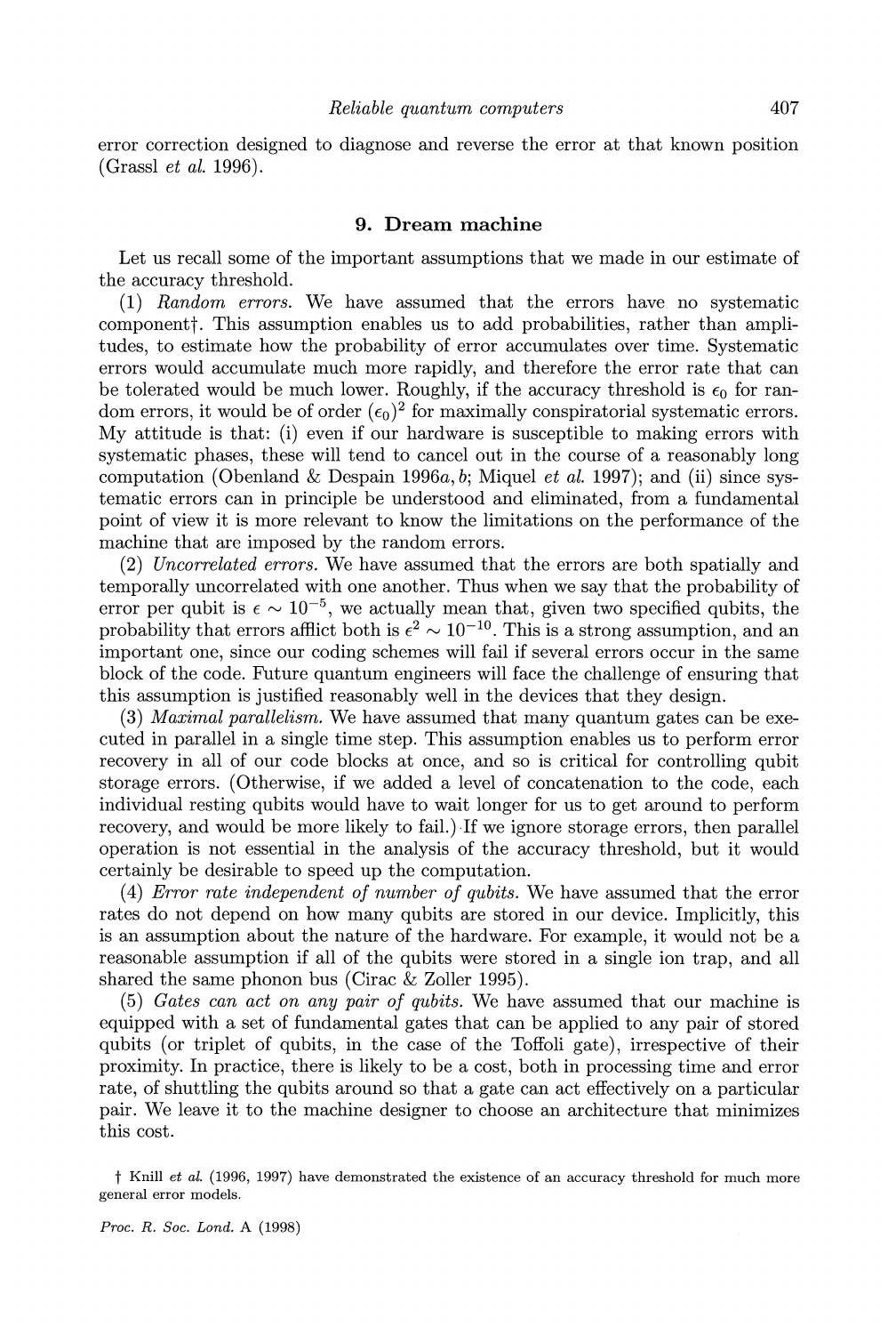**(6) Fresh ancilla qubits. We have assumed that our computer has access to an adequate supply of fresh ancillary qubits. The ancilla qubits are used both to implement (Toffoli) gates and to perform error recovery. As the effects of random errors accumulate, entropy is generated, and the error-recovery process flushes the entropy from the computing device into the ancilla registers. In principle, the computation can proceed indefinitely as long as fresh ancilla qubits are provided, but in practice**  we will want to clear the ancilla and re-use it. Erasing the ancilla will necessarily **dissipate power and generate heat; thus cooling of the device will be required.** 

**(7) No leakage errors. Leakage errors have been ignored. But as noted in ?8, including them would not have a big effect on the conclusions.** 

**Our assumptions have been sufficiently realistic that we are justified in concluding that a quantum computer with about a million qubits and an error rate per gate of about one in a million would be a powerful and valuable device (assuming a reasonable processing speed). From the perspective of the current state of the technology (Monroe et al. 1995; Turchette et al. 1995; Cory et al. 1996; Gershenfeld & Chuang 1997), these numbers seem daunting. But in fact a machine that meets far less demanding specifications may still be very useful (Preskill 1997). First of all, quantum computers can do other things besides factoring, and some of these other tasks (in particular quantum simulation-Lloyd 1996) might be accomplished with a less reliable or smaller device. Furthermore, our estimate of the accuracy threshold might be too conservative for a number of reasons. For example, the estimate was obtained under the assumption that phase and amplitude errors in the qubits are equally likely. With a more realistic error model better representing the error probabilities in an actual device, the error correction scheme could be better tailored to the error model, and a higher error rate could be tolerated. Also, even under the assumptions stated, the fault-tolerant scheme has not been definitively analysed;**  with a more refined analysis, one can expect to find a somewhat higher accura**cy threshold, perhaps considerably higher. Substantial improvements might also be attained by modifying the fault-tolerant scheme, either by finding a more efficient way of implementing a universal set of fault-tolerant gates, or by finding a more efficient means of carrying out the measurement of the error syndrome. With various improvements I would not be surprised to find that a quantum computer could work**  effectively with a probability of error per gate, say, of order  $10^{-4}$ . (That is  $10^{-4}$  may **turn out to be comfortably below the accuracy threshold. In fact, estimates of the accuracy threshold that are more optimistic than mine have been put forward by Zalka (1996).)** 

**Anyway, if we accept these estimates at face value, we now have a rough target to**  aim at:  $10^6$  qubits with a  $10^{-6}$  error rate. That sounds pretty tough. But of course **it might have been worse. If we had found that we need an error rate of order, say,**   $10^{-20}$ , then the future prospects for quantum computing would be dim indeed. An error rate of  $10^{-6}$  is surely ambitious, but not, perhaps, beyond the scope of what **might be achievable in the future. In any case, we now have a fair notion of how good the performance of a useful quantum computer will need to be. And that in itself represents enormous progress over just a year ago.** 

**This work has been supported in part by the Department of Energy under Grant No. DE-FG03-92-ER40701, and by DARPA under Grant No. DAAH04-96-1-0386 administered by the Army Research Office. I am grateful to David DiVincenzo and Wojciech Zurek for organizing this stimulating meeting, and I thank Andrew Steane and Christof Zalka for helpful comments on the manuscript. I also thank my collaborators David Beckman, Jarah Evslin, Sham Kakade, and especially Daniel Gottesman for many productive discussions about fault-tolerant quantum computation.**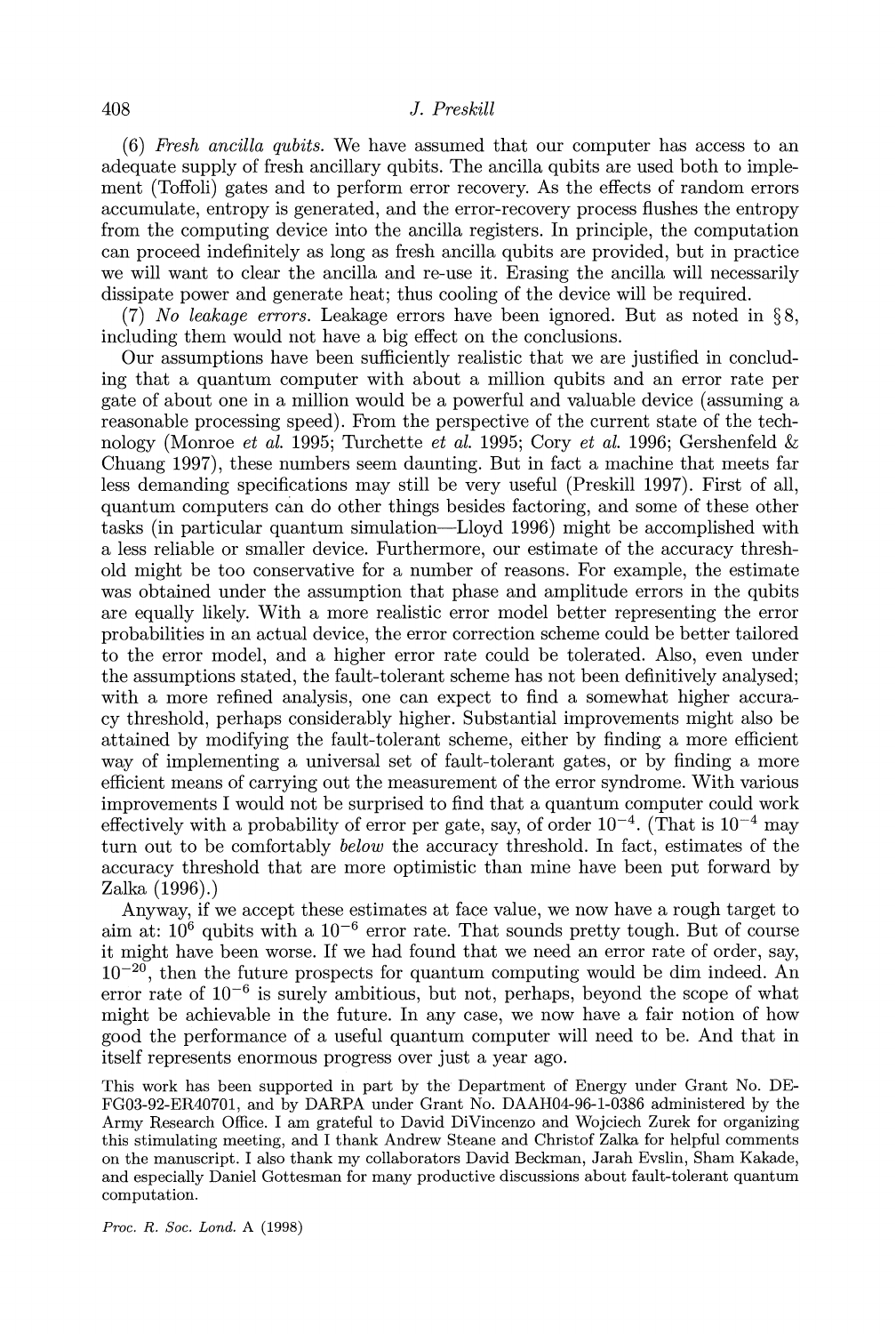#### **References**

- **Aharonov, D. & Ben-Or, M. 1996 Fault tolerant quantum computation with constant error. Online preprint quant-ph/9611025.**
- **Beckman, D., Chari, A., Devabhaktuni, S. & Preskill, J. 1996 Efficient networks for quantum factoring. Phys. Rev. A 54, 1034.**
- **Bennett, C., DiVincenzo, D., Smolin, J. & Wootters, W. 1996 Mixed state entanglement and quantum error correction. Phys. Rev. A 54, 3824.**
- **Calderbank, A. R. & Shor, P. W. 1996 Good quantum error-correcting codes exist. Phys. Rev. A54, 1098.**
- **Calderbank, A. R., Rains, E. M., Shor, P. W. & Sloane, N. J. A. 1996 Quantum error correction via codes over GF(4). Online preprint quant-ph/9608006.**
- **Calderbank, A. R., Rains, E. M., Shor, P. W. & Sloane, N. J. A. 1997 Quantum error correction and orthogonal geometry. Phys. Rev. Lett. 78, 405.**
- **Cirac, J. I. & Zoller, P. 1995 Quantum computations with cold trapped ions. Phys. Rev. Lett. 74, 4091.**
- **Gory, D. G., Fahmy, A. F. & Havel, T. F. 1996 Nuclear magnetic resonance spectroscopy: an experimentally accessible paradigm for quantum computing. In Proc. 4th Workshop on Physics and Computation. Boston: New England Complex Systems Institute.**
- **Dieks, D. 1982 Communication by electron-paramagnetic-resonance devices. Phys. Lett. A 92, 271.**
- **DiVincenzo, D. & Shor, P. 1996 Fault-tolerant error correction with efficient quantum codes. Phys. Rev. Lett. 77, 3260.**
- **Gershenfeld, N. & Chuang, I. 1997 Bulk spin resonance quantum computation. Science 275, 350.**
- **Griffiths, R. B. & Niu, C. 1996 Semi-classical Fourier transform for quantum computation. Phys. Rev. Lett. 76, 3228.**
- **Gottesman, D. 1996 Class of quantum error-correcting codes saturating the quantum Hamming bound. Phys. Rev. A 54, 1862.**
- Gottesman, D. 1997*a* A theory of fault-tolerant quantum computation. Online preprint quant**ph/9702029.**
- **Gottesman, D. 1997b Stabilizer codes and quantum error correction. Ph.D. thesis, California Institute of Technology.**
- **Gottesman, D., Evslin, J., Kakade, S. & Preskill, J. 1998 (In the press.)**
- **Grassl, M., Beth, Th. & Pellizzari, T. 1996 Codes for the quantum erasure channel. Online preprint quant-ph/9610042.**
- **Kitaev, A. Yu. 1996a Quantum error correction with imperfect gates. Preprint.**
- **Kitaev, A. Yu. 1996b Quantum computing: algorithms and error correction. Preprint. (In Russian.)**
- **Knill, E. & Laflamme, R. 1996 Concatenated quantum codes. Online preprint quant-ph/9608012.**
- **Knill, E. & Laflamme, R. 1997 A theory of quantum error-correcting codes. Phys. Rev. A 55, 900.**
- **Knill, E., Laflamme, R. & Zurek, W. 1996 Accuracy threshold for quantum computation. Online preprint quant-ph/9610011.**
- **Knill, E., Laflamme, R. & Zurek, W. 1997 Resilient quantum computation: error models and thresholds. Online preprint quant-ph/9702058.**
- **Laflamme, R., Miquel, C., Paz, J. P., & Zurek, W. 1996 Perfect quantum error correction code. Phys. Rev. Lett. 77, 198.**
- **Landauer, R. 1995 Is quantum mechanics useful? Phil. Trans. R. Soc. Lond. 353, 367.**
- **Landauer, R. 1996 The physical nature of information. Phys. Lett. A 217, 188.**
- **Landauer, R. 1997 Is quantum mechanically coherent computation useful? In Proc. Drexel-4 Symp. on Quantum Nonintegrability-Quantum-Classical Correspondence, Philadelphia, PA, 8 September 1994 (ed. D. H. Feng & B.-L. Hu). Boston, MA: International Press.**